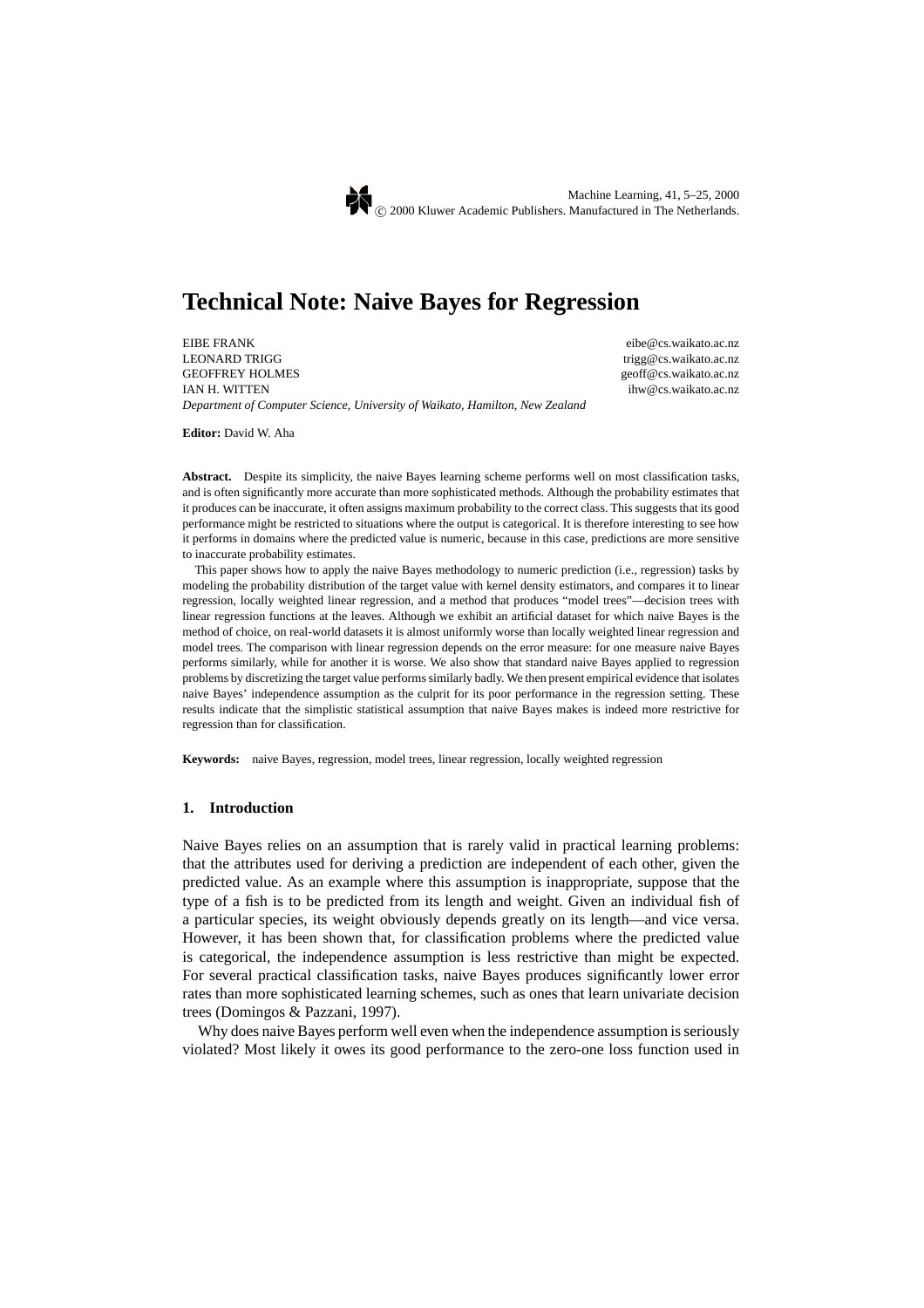classification (Domingos & Pazzani, 1997). This function defines the error as the number of incorrect predictions. Unlike other loss functions, such as the squared error, it has the key property that it does not penalize inaccurate probability estimates—so long as the greatest probability is assigned to the correct class (Friedman, 1997). There is mounting evidence that this is why naive Bayes' classification performance remains high, despite the fact that interattribute dependencies often cause it to produce incorrect probability estimates (Domingos & Pazzani, 1997). This raises the question of whether it can be successfully applied to non-categorical prediction problems, where the zero-one loss function is of no use. This paper investigates the application of naive Bayes to problems where the predicted value is not categorical but numeric.

Naive Bayes assigns a probability to every possible value in the target range. The resulting distribution is then condensed into a single prediction. In categorical problems, the optimal prediction under zero-one loss is the most likely value—the mode of the underlying distribution. However, in numeric problems the optimal prediction is either the mean or the median, depending on the loss function. These two statistics are far more sensitive to the underlying distribution than the most likely value: they almost always change when the underlying distribution changes, even by a small amount.<sup>1</sup> Therefore, when used for numeric prediction, naive Bayes is more sensitive to inaccurate probability estimates than when it is used for classification. This paper explains how it can be used for regression, and exhibits an artificial dataset where it is the method of choice. It then summarizes its performance on a set of practical learning problems. It turns out that the remarkable accuracy of naive Bayes for classification on standard benchmark datasets does not translate into the context of regression.

The use of naive Bayes for classification has been investigated extensively. The algorithm itself originated in the field of pattern recognition (Duda & Hart, 1973). Kasif et al. (1998) relate it to an instance-based learning algorithm, and discuss its limitations. Its surprisingly high accuracy—in comparison to more sophisticated learning methods—has frequently been noted (Cestnik, 1990; Clark & Niblett, 1989; Langley, Iba, & Thompson, 1992). Domingos and Pazzani (1997) performed a large-scale comparison of naive Bayes with state-of-the-art algorithms for decision tree induction, instance-based learning, and rule induction on standard benchmark datasets, and found it to be superior to each of the other learning schemes *even on datasets with substantial attribute dependencies*.

Despite this, several researchers have tried to improve naive Bayes by deleting redundant attributes (Langley & Sage, 1994; John & Kohavi, 1997), or by extending it to incorporate simple high-order dependencies (Kononenko, 1991; Langley, 1993; Pazzani, 1996; Sahami, 1996; Friedman, Geiger, & Goldszmidt, 1997). Domingos and Pazzani (1997) review these approaches in some detail, and conclude that "... attempts to build on [naive Bayes'] success by relaxing the independence assumption have had mixed results."

Naive Bayes has previously been applied to the related problem of time series prediction by Kononenko (1998), using a regression-by-discretization approach. More specifically, he discretized the numeric target value using an "ad hoc" approach (Kononenko, 1998), and applied standard naive Bayes for classification to the discretized data. During prediction, the sum of the means of each of the pseudo-classes was output, weighted according to the class probabilities assigned by naive Bayes. According to Kononenko (1998), naive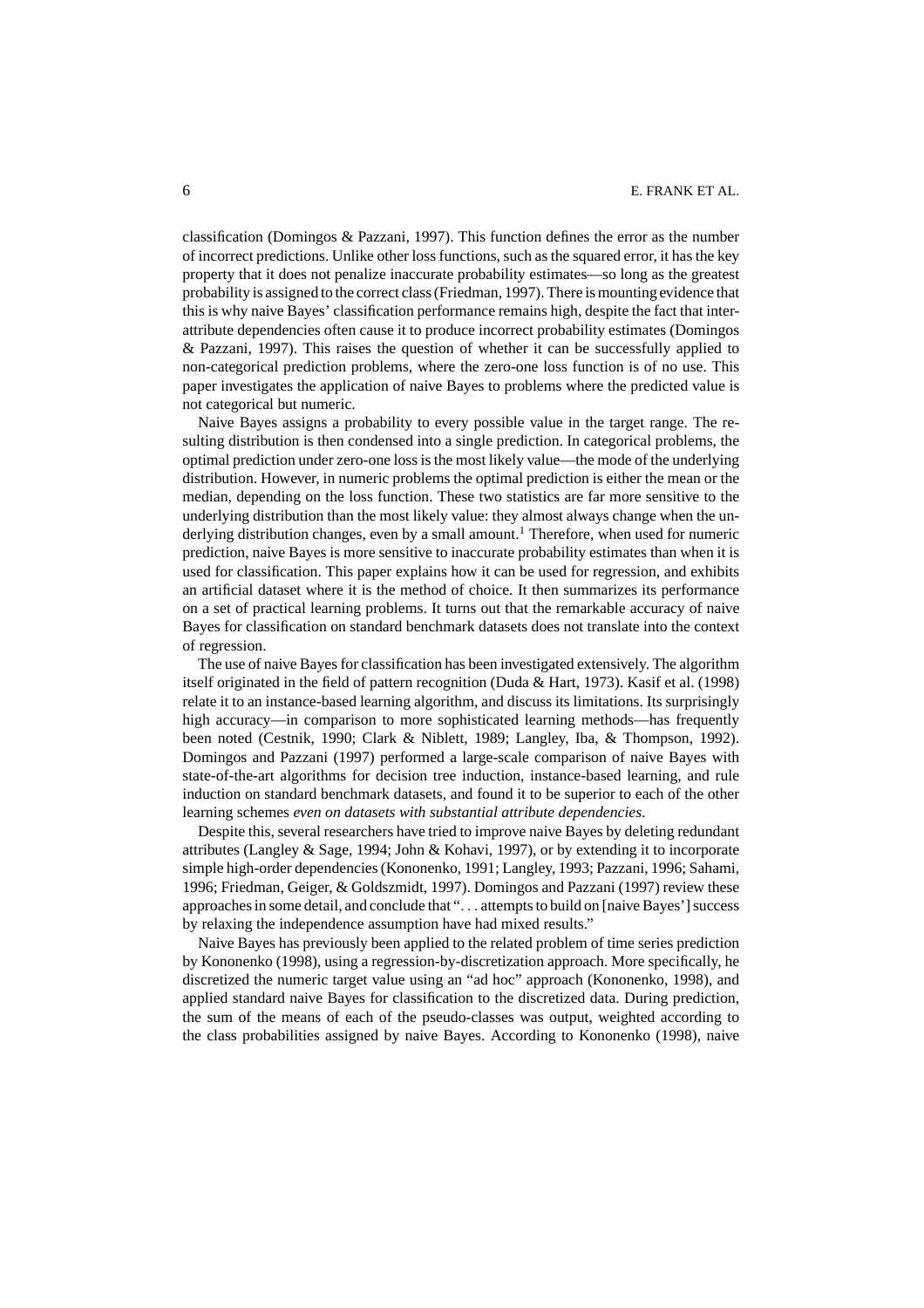# NAIVE BAYES FOR REGRESSION 7

Bayes "... performed comparably to well known methods for time series prediction and sometimes even slightly better." This paper shows that it does not perform as well in the related context of regression. To our knowledge, an extensive evaluation of naive Bayes for regression has not been published previously in the literature on machine learning, pattern recognition, or statistics.

This paper is organized as follows. In the next section we describe a method for applying naive Bayes directly to regression problems, without discretizing the target value. In Section 3 we exhibit an artificial dataset for which the independence assumption is true, and show that, on this dataset, naive Bayes performs better than two state-of-the-art methods for regression: locally weighted linear regression and model trees. In Section 4 we then turn to practical datasets to compare the predictive performance of naive Bayes to those of linear regression, locally weighted linear regression, and model trees. Section 5 investigates how well our method performs compared to standard naive Bayes, both in the case of classification, and in the case of regression. In Section 6 we present results of an experiment investigating how the independence assumption influences the performance of naive Bayes for regression. Section 7 discusses the results and draws some conclusions.

#### **2. Naive Bayes for regression**

We address the problem of predicting a numeric target value *Y* , given an example *E*. *E* consists of *m* attributes  $X_1, X_2, \ldots, X_m$ . Each attribute is either numeric, in which case it is treated as a real number, or nominal, in which case it is a set of unordered values.

If the probability density function  $p(Y \mid E)$  of the target value were known for all possible examples *E*, we could choose *Y* to minimize the expected prediction error. However,  $p(Y | E)$  is usually not known, and has to be estimated from data. Naive Bayes achieves this by applying Bayes' theorem and assuming independence of the attributes  $X_1, X_2, \ldots, X_m$ given the target value *Y* . Bayes' theorem states that

$$
p(Y \mid E) = \frac{p(E, Y)}{\int p(E, Y) \, dY} = \frac{p(E \mid Y) p(Y)}{\int p(E \mid Y) p(Y) \, dY},\tag{1}
$$

where the likelihood  $p(E | Y)$  is the probability density function (pdf) of the example *E* for a given target value *Y*, and the prior  $p(Y)$  is the pdf of the target value before any examples have been seen. Naive Bayes makes the key assumption that the attributes are independent given the target value, and so Eq. (1) can be written

$$
p(Y \mid E) = \frac{p(X_1 \mid Y)p(X_2 \mid Y) \cdots p(X_m \mid Y)p(Y)}{\int p(X_1 \mid Y)p(X_2 \mid Y) \cdots p(X_m \mid Y)p(Y) \, dY}.
$$
\n(2)

Instead of estimating the pdf  $p(E | Y)$ , the individual pdfs  $p(X_i | Y)$  can now be estimated separately. This dimensionality reduction makes the learning problem much easier. Because the amount of data needed to obtain an accurate estimate increases with the dimensionality of the problem,  $p(X_i | Y)$  can be estimated more reliably than  $p(E | Y)$ . However, a question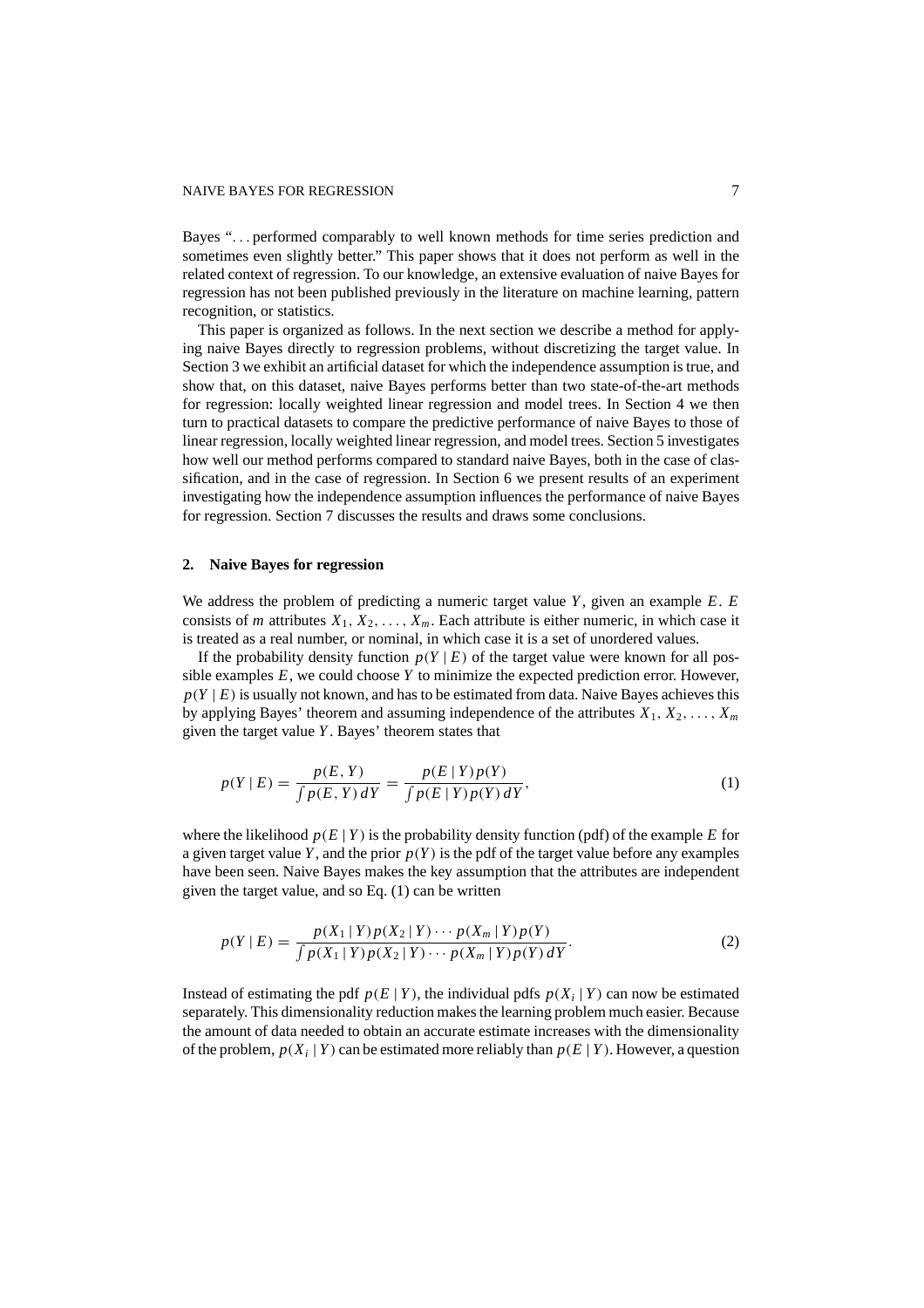remains: how harmful is the independence assumption when it is not valid for the learning problem at hand? The empirical results presented in Section 4 shed some light on this issue.

The following sections discuss how  $p(X_i | Y)$  and  $p(Y)$  can be estimated from a set of training examples. For  $p(X_i | Y)$  there are two cases to consider: the case where attribute  $X_i$  is numeric, and the case where it is nominal.

#### *2.1. Handling numeric attributes*

We first discuss the estimation of  $p(X | Y)$  for numeric attributes X, where we assume that they are normalized by their range, as determined using the training data. In this case,  $p(X | Y)$  is a pdf involving two numeric variables. Because

$$
p(X \mid Y) = \frac{p(X, Y)}{\int p(X, Y) \, dX},\tag{3}
$$

the conditional probability  $p(X|Y)$  can be estimated by computing an approximation to the joint probability  $p(X, Y)$ . In principle, any estimator for two-dimensional pdfs can be used to model  $p(X, Y)$ , for example, mixture models (Ghahramani & Jordan, 1994). We have chosen the kernel density estimator

$$
\hat{p}(X=x, Y=y) = \frac{1}{nh_Xh_Y} \sum_{i=1}^n K\left(\frac{x-x_i}{h_X}\right) K\left(\frac{y-y_i}{h_Y}\right),\tag{4}
$$

where  $x_i$  is the attribute value,  $y_i$  the target value of training example *i*,  $K(.)$  is a given kernel function, and  $h_X$  and  $h_Y$  are the kernel widths for *X* and *Y*. If either  $x_i$  or  $y_i$  is missing, the example is not included in the calculation. It can be shown that this estimate converges to the true pdf if the kernel function obeys certain smoothness properties and the kernel widths are chosen appropriately (Silverman, 1986).

A common choice for *K*(.) is the Gaussian kernel  $K(t) = (2\pi)^{-1/2}e^{-t^2/2}$ , and this is what we use in our experiments. Ideally, the kernel widths  $h_X$  and  $h_Y$  should be chosen so that the difference between the estimated pdf  $\hat{p}(X, Y)$  and the true pdf  $p(X, Y)$  is minimized. One way of measuring this difference is the expected cross-entropy between the two pdfs, an unbiased estimate of which can be obtained by leave-one-out cross-validation (Smyth, Gray, & Fayyad, 1995):

$$
CV_{CE} = -\frac{1}{n} \sum_{j=1}^{n} \log \left( \frac{1}{(n-1)h_X h_Y} \sum_{i=1, i \neq j}^{n} K\left(\frac{x_j - x_i}{h_X}\right) K\left(\frac{y_j - y_i}{h_Y}\right) \right) \tag{5}
$$

Then,  $h_X$  and  $h_Y$  are set to  $h_X = c_X/\sqrt{n}$  and  $h_Y = c_Y/\sqrt{n}$ , where  $c_X$  and  $c_Y$  are chosen to minimize the estimated cross-entropy. In our experiments, we use a grid search for  $(c_X, c_Y) \in [0.4, 0.8] \times [0.4, 0.8]$  with a grid width of 0.1. We have tried other parameter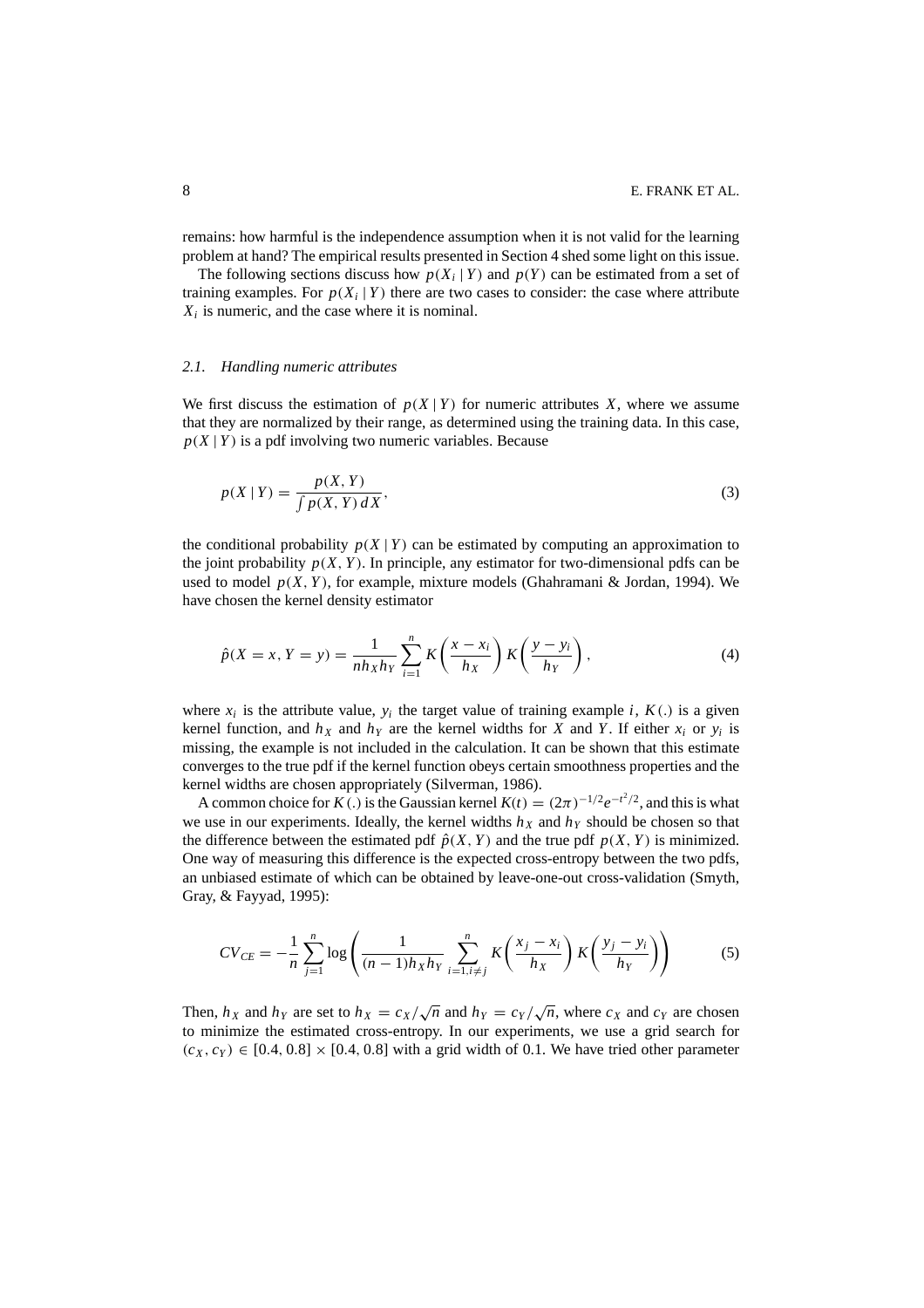settings for the search and found little difference in the result. Because

$$
\int \hat{p}(X,Y) dX = \frac{1}{nh_Y} \sum_{i=1}^{n} K\left(\frac{y-y_i}{h_Y}\right),\tag{6}
$$

we have all the terms needed to compute an estimate  $\hat{p}(X | Y)$  of  $p(X | Y)$  for a numeric attribute *X*.

# *2.2. Handling nominal attributes*

Now consider the case where  $p(X | Y)$  has to be estimated for a nominal attribute X with a set of unordered values  $v_1, v_2, \ldots, v_0$ . Rather than estimating  $p(X | Y)$  directly, we transform the problem into one of estimating  $p(Y | X)$ , the pdf of a numeric variable given a nominal one, and  $p(X)$ , the prior probability of a nominal attribute value. This transformation is effected by applying Bayes' theorem:

$$
p(X = v_k | Y = y) = \frac{p(X = v_k)p(Y = y | X = v_k)}{\sum_{k=1}^{0} p(X = v_k)p(Y = y | X = v_k)}
$$
(7)

Both  $p(Y | X)$  and  $p(X)$  can be estimated easily. For the former, we use the one-dimensional counterpart of the kernel density estimator from above:

$$
\hat{p}(Y = y \mid X = v_k) = \frac{1}{n_k h_k} \sum_{i=1}^{n_k} K\left(\frac{y - y_i}{h_k}\right),\tag{8}
$$

where the sum is over all  $n_k$  examples with attribute value  $X = v_k$ . This type of estimator was also used by John and Langley (1995) to estimate the density of numeric attributes in naive Bayes for categorical prediction. For the latter, an estimate of  $p(X)$  is obtained simply by computing the proportion of examples with attribute value  $v_k$ :

$$
\hat{p}(X = v_k) = \frac{n_k}{\sum_{l=1}^{0} n_l}
$$
\n(9)

Again, the cross-validation procedure can be used to choose  $h_k = c_k / \sqrt{n_k}$  for each  $v_k$  so that the estimated cross-entropy is minimized. Here we use a grid search for  $c_k \in [0.4, 0.8]$ with a grid width of 0.1. This gives all the terms necessary to compute an estimate  $\hat{p}(X | Y)$ of  $p(X | Y)$  for a nominal attribute X.

# *2.3. Estimating the prior*

The procedure for estimating the prior  $p(Y)$  is the same as for  $p(Y | X)$  (Eq. (8)). The only difference is that, instead of including only examples with a particular attribute value, all *n* examples are used. The kernel width is chosen using the previously described crossvalidation procedure.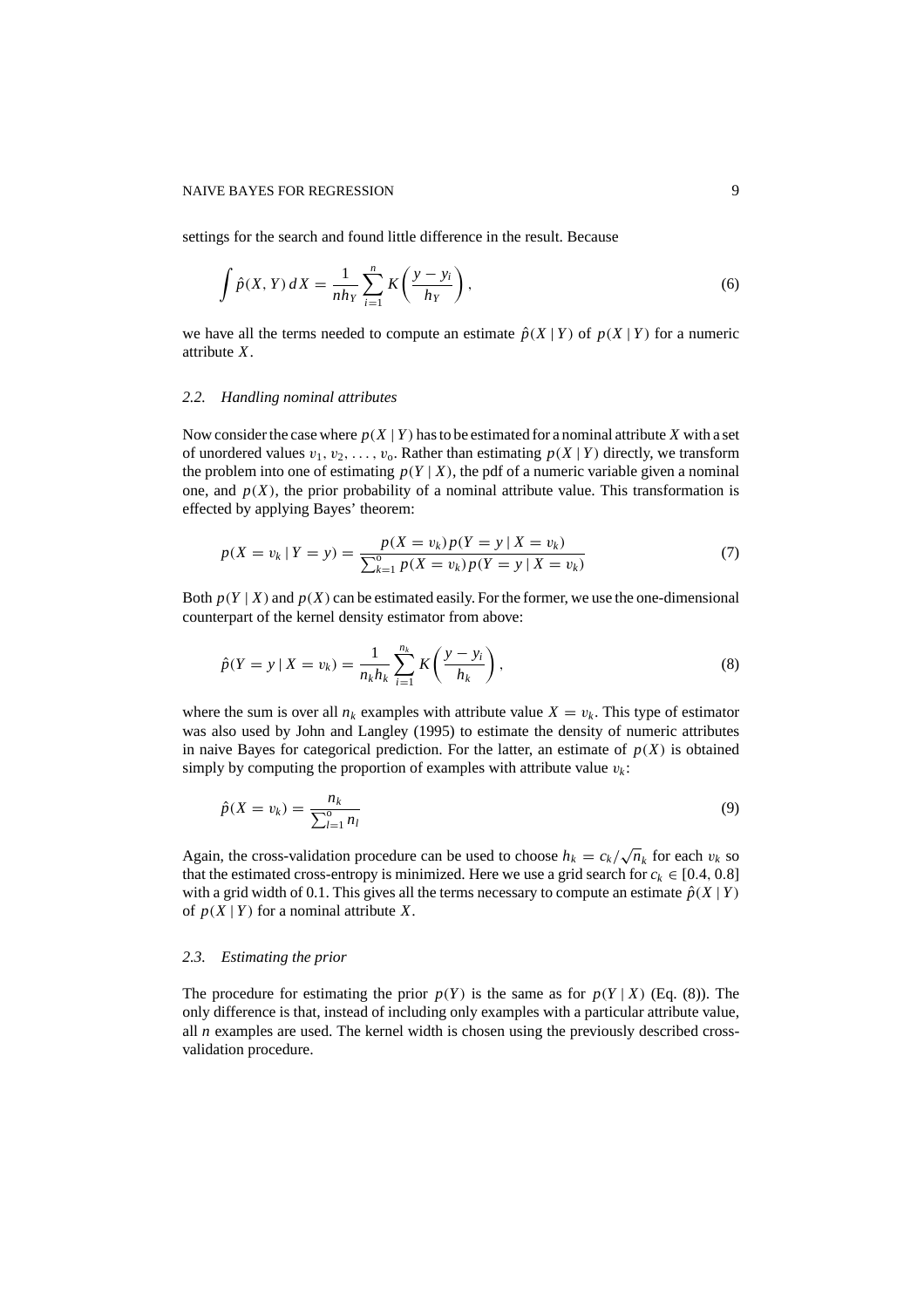#### *2.4. Prediction*

The optimal prediction  $t(e)$  for an example  $e$  with respect to the posterior probability  $p(Y \mid E = e)$  depends on the loss function. We consider two loss functions: the squared error and the absolute error. In either case, the predicted value should minimize the expected loss. It is easy to show that the expected squared error

$$
E[(t(e) - y)^{2})] = \int p(Y = y | E = e)(t(e) - y)^{2} dy
$$
\n(10)

is minimized if the expected value of *y* (that is, its mean) is predicted:

$$
t_{SE}(e) = \int p(Y = y \mid E = e) y \, dy. \tag{11}
$$

An estimate  $\hat{t}_{SE}(e)$  of this quantity can be obtained from  $\hat{p}(Y = y, E = e)$ . Let G be a set of equally spaced grid points in the domain of *y*. Suppose  $y_{min}$  is the minimum and *y*<sub>max</sub> the maximum value for *y* in the training data, and let  $h = (y_{max} - y_{min})/(d - 1)$  for some number of grid points *d*. Then we use  $G = \{..., y_{\text{min}} - 2h, y_{\text{min}} - h, y_{\text{min}}, y_{\text{min}} + h\}$  $h$ ,..., *y*<sub>max</sub> − *h*, *y*<sub>max</sub>, *y*<sub>max</sub> + *h*, *y*<sub>max</sub> + 2*h*,...}. Note that one can stop evaluating points to the left of *y*<sub>min</sub> and to the right of *y*<sub>max</sub> as soon as  $\hat{p}(Y = y, E = e)$  becomes negligible. In our experiments, *d* is set to 50 and attributes  $X_i$  for which  $\hat{p}(X_i | Y = y)$  is negligible for all values in *G* are excluded from the computation of  $\hat{p}(Y = y, E = e)$ . Then,

$$
\hat{t}_{SE}(e) = \frac{\sum_{y \in G} \hat{p}(Y = y, E = e)y}{\sum_{y \in G} \hat{p}(Y = y, E = e)}.
$$
\n(12)

The sum in the denominator approximates the integral in the denominator of Eq. (2).

If, on the other hand, the expected absolute error

$$
E[|t(e) - y|] = \int p(Y = y | E = e)|t(e) - y| dy
$$
\n(13)

is to be minimized, this is achieved by setting  $t_{AE}(e)$  so that

$$
\int_{-\infty}^{t_{A E}(e)} p(Y = y \mid E = e) dy = 0.5.
$$
 (14)

In this case, the optimum prediction  $t_{AE}(e)$  is the median (Lehmann, 1983). Again, an estimate  $\hat{t}_{AE}(e)$  can be obtained using  $\hat{p}(Y = y, E = e)$  by finding the smallest *y'* for which

$$
\frac{\sum_{y \in G, y < y'} \hat{p}(Y = y, E = e)}{\sum_{y \in G} \hat{p}(Y = y, E = e)} > 0.5,\tag{15}
$$

and setting  $t_{AE}(e) = y'$ . For estimating  $t_{AE}$  we use  $d = 100$  grid points.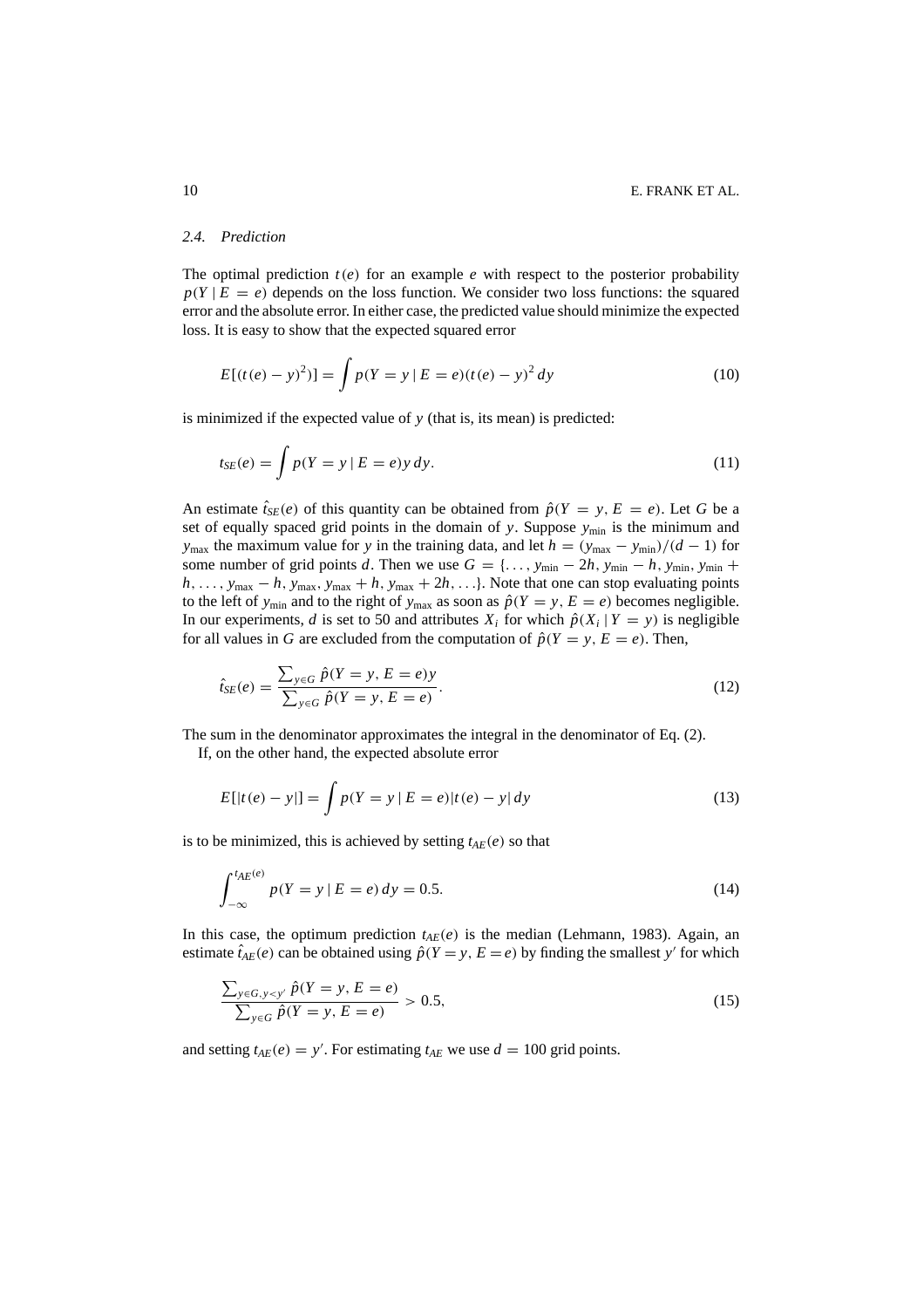#### NAIVE BAYES FOR REGRESSION 11

#### **3. Experiments with an artificial dataset**

As previously noted, naive Bayes can be an excellent alternative to more sophisticated methods for categorical learning. This section exhibits an artificial dataset for which this is also the case in the regression setting. We compare naive Bayes to two state-of-the-art methods for numeric prediction: locally weighted linear regression, and model trees.

Locally weighted linear regression (LWR) is a combination of instance-based learning and linear regression (Atkeson, Moore, & Schaal, 1997). Instead of performing a linear regression on the full, unweighted dataset, it performs a weighted linear regression, weighting the training instances according to their distance to the test instance at hand. In other words, it performs a local linear regression by giving those training instances higher weight that are close to the test instance. This means that a linear regression has to be done for each new test instance, which makes the method computationally quite expensive. However, it also makes it highly flexible, and enables it to approximate non-linear target functions.

There are many different ways of implementing the weighting scheme for locally weighted linear regression (Atkeson, Moore, & Schaal, 1997). A common approach, which we also employ here, is to weight the training instances according to a triangular kernel centered at the test instance, setting the kernel width to the distance of the test instance's *k*th nearest neighbour. The best value for *k* is determined using ten-fold cross-validation of the root mean squared error on the training data, for ten values of *k* ranging from one to the number of training instances.

For performing the linear regression, we use an implementation that eliminates redundant attributes by deleting, at each step, the attribute with the smallest contribution to the prediction. To decide when to stop deleting attributes, Akaike's information criterion is employed (Akaike, 1973). Nominal attributes with *n* values are converted into *n* − 1 binary attributes using the algorithm described by Wang and Witten (1997). Missing values are globally replaced by the mode (for nominal attributes), or the mean (for numeric attributes)—derived from the training data before the linear regression is performed.2

The second state-of-the-art method is a model-tree predictor. Model trees are the counterpart of decision trees for regression tasks. They have the same structure as decision trees, with one difference: they employ a linear regression function at each leaf node to make a prediction. For our experiments we use the model tree inducer  $M5'$  (Wang & Witten, 1997), a re-implementation of Quinlan's M5 (Quinlan, 1992). An interesting fact is that  $M5'$  in general produces more accurate predictions than a state-of-the-art decision tree learner when applied to *categorical* prediction tasks (Frank et al., 1998). In our implementation, missing values are globally replaced before a model tree is built. M5<sup>'</sup> and LWR use the same methods for performing linear regression and treating nominal attributes.

Naive Bayes assumes that the attribute values are statistically independent given a particular target value. In terms of a regression problem this can be interpreted as each attribute being a function of the target value plus some noise:

$$
x_1 = f_1(y) + \epsilon, \quad x_2 = f_2(y) + \epsilon, \quad \dots \tag{16}
$$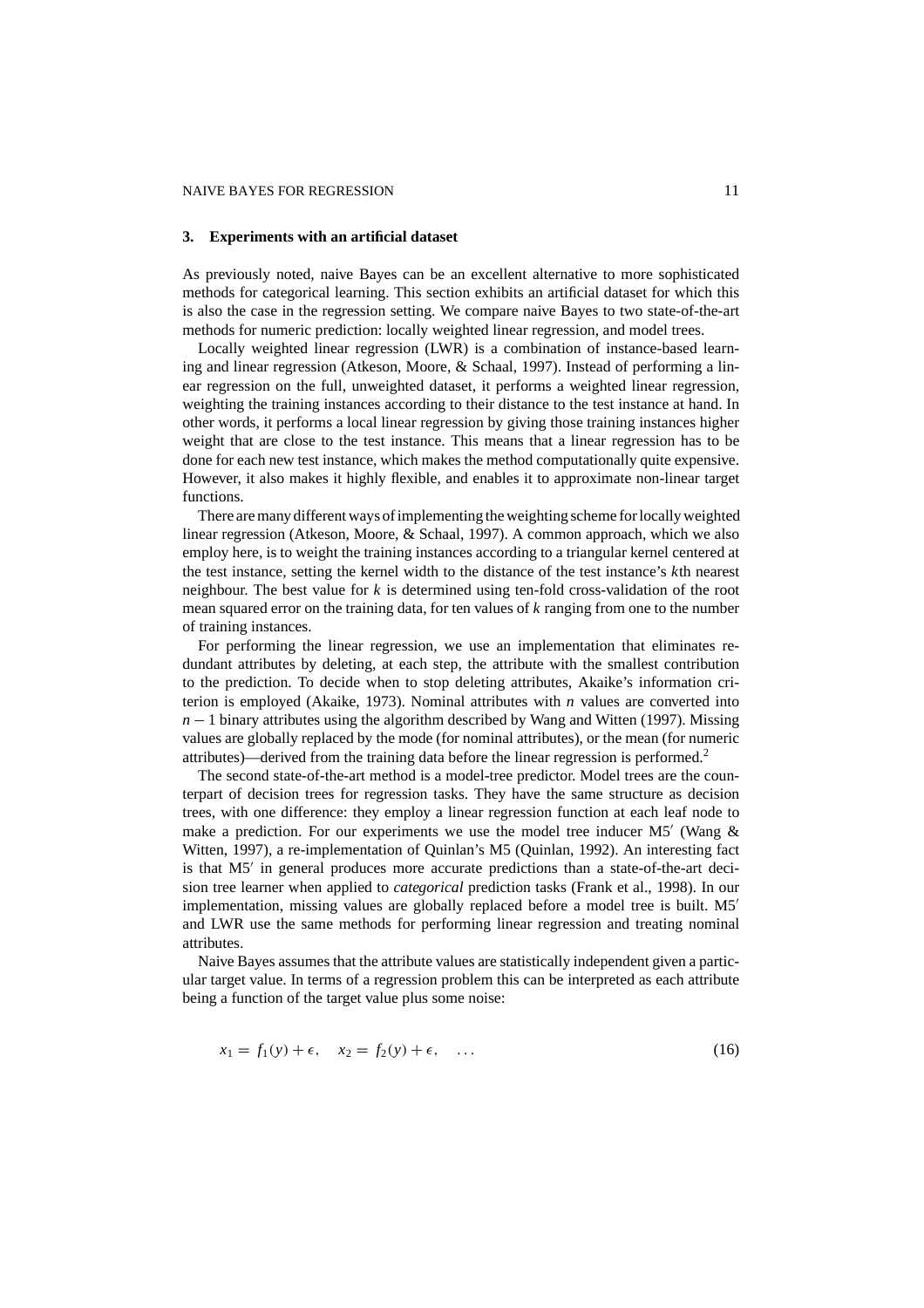

*Figure 1*. Spiral dataset.

How does naive Bayes fare if a dataset satisfies the independence assumption? We investigated this question using artificial data. More specifically, we constructed a dataset describing a diminishing spiral in three dimensions. This spiral (using 1000 randomly generated data points) is depicted in figure 1. The features  $x_1$  and  $x_2$  were generated from the target value *y* according to the following equations:

$$
x_1 = y * sin(y) + N(0, 1) \quad x_2 = y * cos(y) + N(0, 1), \tag{17}
$$

where  $N(0, 1)$  denotes normally distributed noise with zero mean and unit variance. Note, that *y* is not a function of either of the two attributes  $x_1$  and  $x_2$  alone. However, it is—modulo noise—a function of  $(x_1, x_2)$ .

We evaluated how well naive Bayes predicts *y* for different training set sizes. Figure 2 shows the resulting learning curve, and, for comparison, the learning curve using LWR and unsmoothed M5<sup>'</sup> model trees. Unsmoothed model trees perform better in this domain than smoothed ones. Each point on the curve was generated by choosing 20 random training datasets and evaluating the resulting models on the 1000 independently generated examples shown in figure 1. The error bars are 99% confidence intervals.

Figure 2 shows that naive Bayes performs significantly better than  $M5'$  on the spiral dataset, and slightly better than LWR. This demonstrates that naive Bayes can be preferable to other state-of-the-art methods for regression if the independence assumption is satisfied a situation that might occur in practice if, for example, the attributes are readings from sensors that all measure the same target quantity, but do so in different ways. Measuring the distance of an object using ultrasonic waves on the one hand, and infrared radiation on the other hand is an example of this situation: the measurements of the two corresponding sensors are almost independent given a particular distance.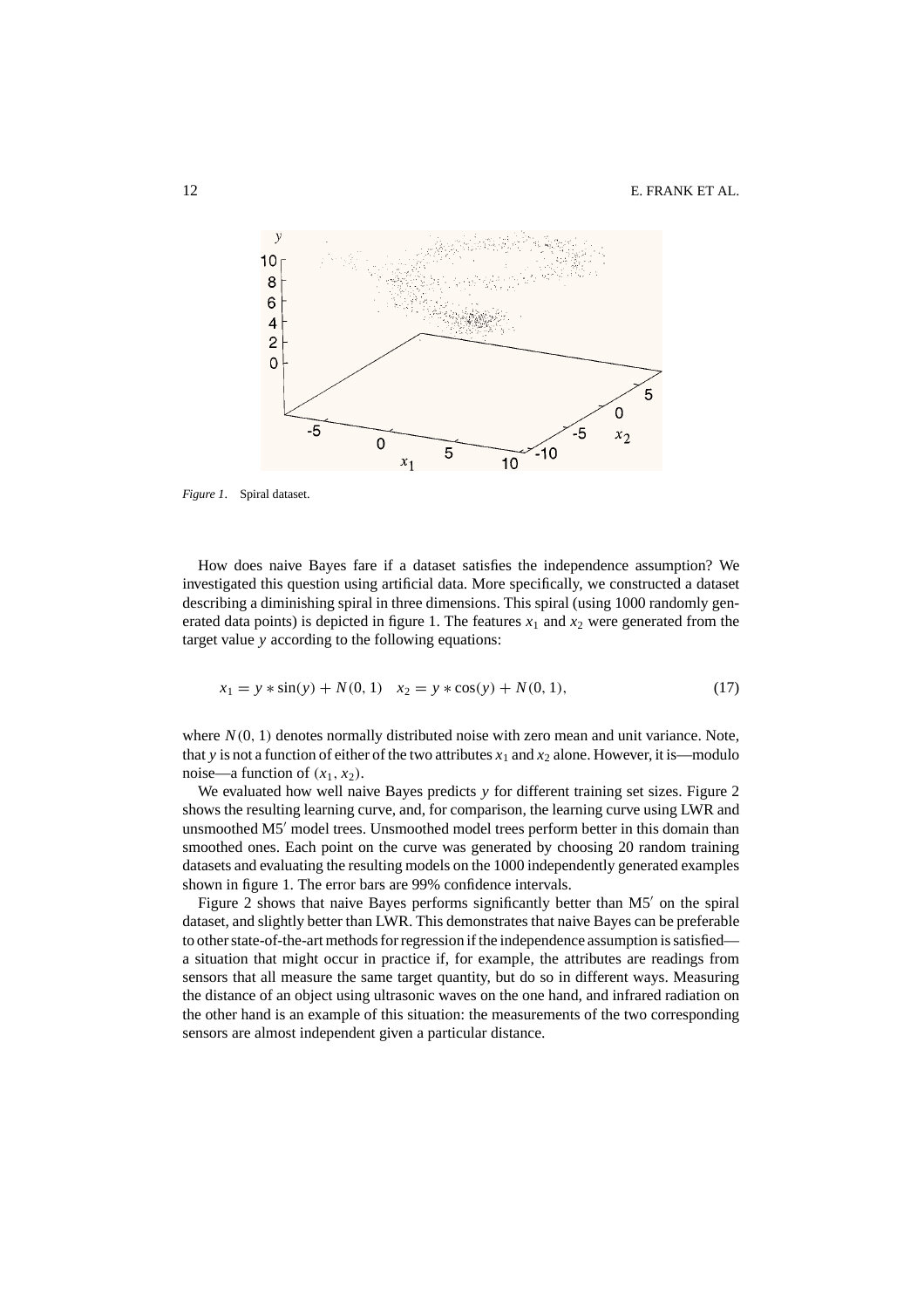

*Figure 2*. Learning curves for spiral dataset.

# **4. Experiments with practical datasets**

This section compares naive Bayes for regression to linear regression (LR), locally weighted linear regression (LWR), and M5<sup>'</sup> on practical benchmark datasets. To speed up the LWR algorithm, the kernel width is set to the distance of the furthest neighbor, which we have found to give comparable results in general. Results are presented for both loss functions discussed in Section 2: the root mean squared error and the mean absolute error. Thirty-two datasets are used. The only selection criterion was their size: we did not choose any large datasets because of the time complexity of naive Bayes for regression and locally weighted regression.

The datasets and their properties are listed in Table 1, sorted by increasing size.<sup>3</sup> Twenty of them were used by Kilpatrick and Cameron-Jones (1998),<sup>4</sup> seven are from the StatLib repository (StatLib, 1999), and the remaining five were collected by Simonoff (1996).<sup>5</sup> The *pwLinear* dataset is the only artificial dataset in this set. Two of the datasets—*hungarian* and *cleveland*—are classification problems disguised as regression problems: the class is treated as an integer variable.

#### *4.1. Results for the relative root mean squared error*

Table 2 summarizes the relative root mean squared error of all methods investigated. This measure is the root mean squared error normalized by the root mean squared error of the sample mean of *Y* , and expressed as a percentage. The sample mean is computed from the training data. Thus, a method that performs worse than the mean has a relative root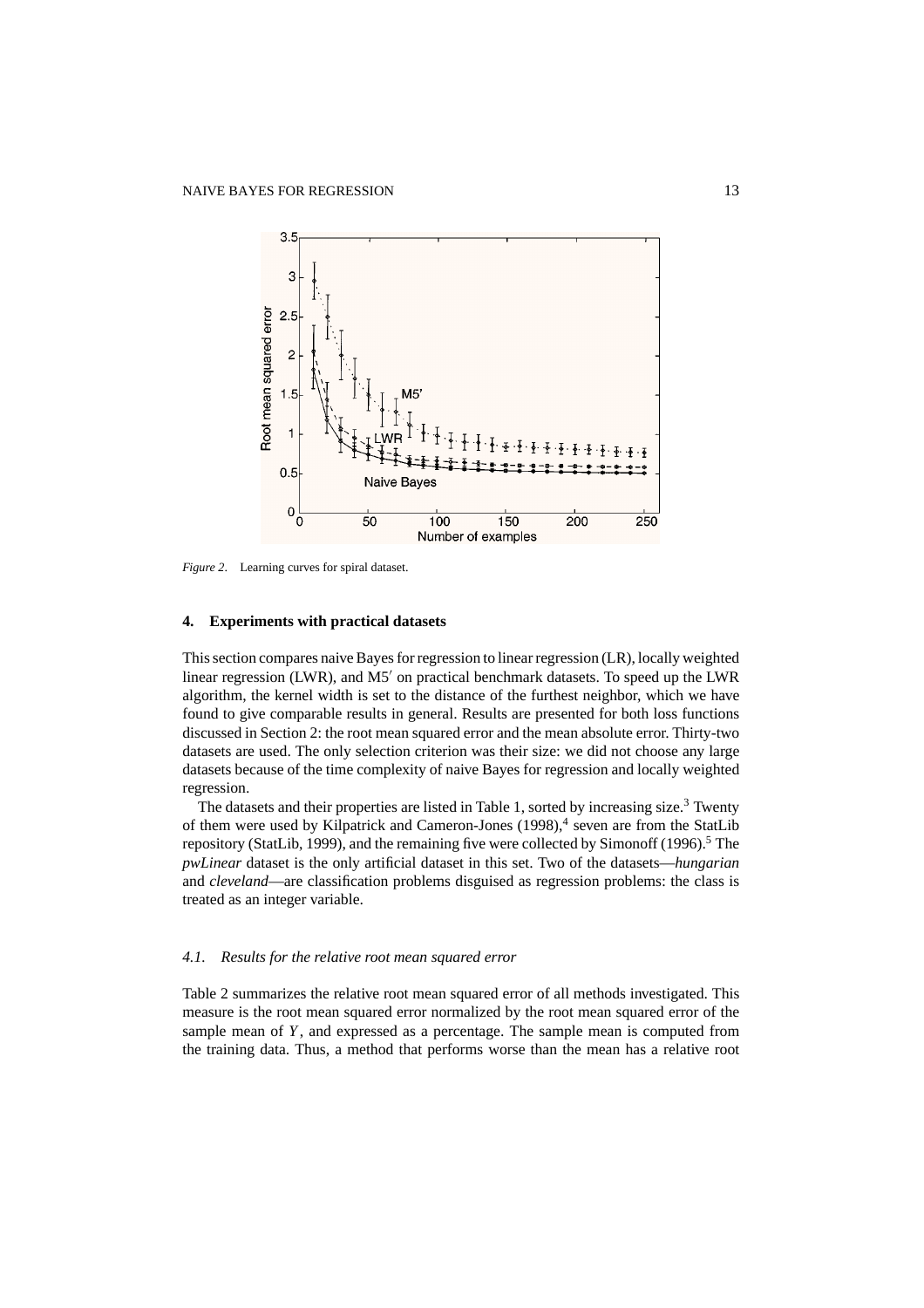| Dataset                      | Instances | Missing<br>values $(\%)$ | Numeric<br>attributes | Nominal<br>attributes |
|------------------------------|-----------|--------------------------|-----------------------|-----------------------|
| Schlvote <sup>a</sup>        | 38        | 0.4                      | $\overline{4}$        | 1                     |
| <b>Bolts</b> <sup>b</sup>    | 40        | 0.0                      | 7                     | $\overline{0}$        |
| Vineyard <sup>a</sup>        | 52        | 0.0                      | 3                     | $\boldsymbol{0}$      |
| Elusage <sup>a</sup>         | 55        | 0.0                      | 1                     | $\mathbf{1}$          |
| Pollution <sup>b</sup>       | 60        | 0.0                      | 15                    | 0                     |
| Mbagrade <sup>a</sup>        | 61        | 0.0                      | 1                     | $\mathbf{1}$          |
| Sleepb                       | 62        | 2.4                      | 7                     | $\overline{0}$        |
| Auto93c                      | 93        | 0.7                      | 16                    | 6                     |
| <b>Baskball</b> <sup>a</sup> | 96        | 0.0                      | $\overline{4}$        | 0                     |
| Cloud <sup>b</sup>           | 108       | 0.0                      | $\overline{4}$        | $\overline{c}$        |
| Fruitfly <sup>c</sup>        | 125       | 0.0                      | $\overline{c}$        | $\overline{c}$        |
| EchoMonths <sup>c</sup>      | 130       | 7.5                      | 6                     | 3                     |
| Veteran <sup>b</sup>         | 137       | 0.0                      | 3                     | 4                     |
| Fishcatch <sup>c</sup>       | 158       | 6.9                      | 5                     | $\overline{c}$        |
| AutoPricec                   | 159       | 0.0                      | 15                    | $\overline{0}$        |
| Servo <sup>c</sup>           | 167       | 0.0                      | $\boldsymbol{0}$      | $\overline{4}$        |
| Lowbwtc                      | 189       | 0.0                      | 2                     | 7                     |
| Pharynx <sup>c</sup>         | 195       | 0.1                      | 1                     | 9                     |
| PwLinearc                    | 200       | 0.0                      | 10                    | 0                     |
| AutoHorse <sup>c</sup>       | 205       | 1.1                      | 17                    | 8                     |
| cpu <sup>c</sup>             | 209       | 0.0                      | 6                     | 1                     |
| Bodyfatc                     | 252       | 0.0                      | 14                    | $\overline{0}$        |
| BreastTumor <sup>c</sup>     | 286       | 0.3                      | 1                     | 8                     |
| Hungarian <sup>c</sup>       | 294       | 19.0                     | 6                     | 7                     |
| Cholesterol <sup>c</sup>     | 303       | 0.1                      | 6                     | 7                     |
| Cleveland <sup>c</sup>       | 303       | 0.1                      | 6                     | 7                     |
| AutoMpg <sup>c</sup>         | 398       | 0.2                      | $\overline{4}$        | 3                     |
| pbcc                         | 418       | 15.6                     | 10                    | 8                     |
| Housing <sup>c</sup>         | 506       | 0.0                      | 12                    | $\mathbf{1}$          |
| Meta <sup>c</sup>            | 528       | 4.3                      | 19                    | $\mathbf{2}$          |
| Sensoryb                     | 576       | 0.0                      | $\boldsymbol{0}$      | 11                    |
| Strikeb                      | 625       | 0.0                      | 5                     | $\mathbf{1}$          |

*Table 1*. Datasets used for the experiments.

 $a(Simonoff, 1996)$ .

<sup>b</sup>(StatLib, 1999).

c(Kilpatrick & Cameron-Jones, 1998).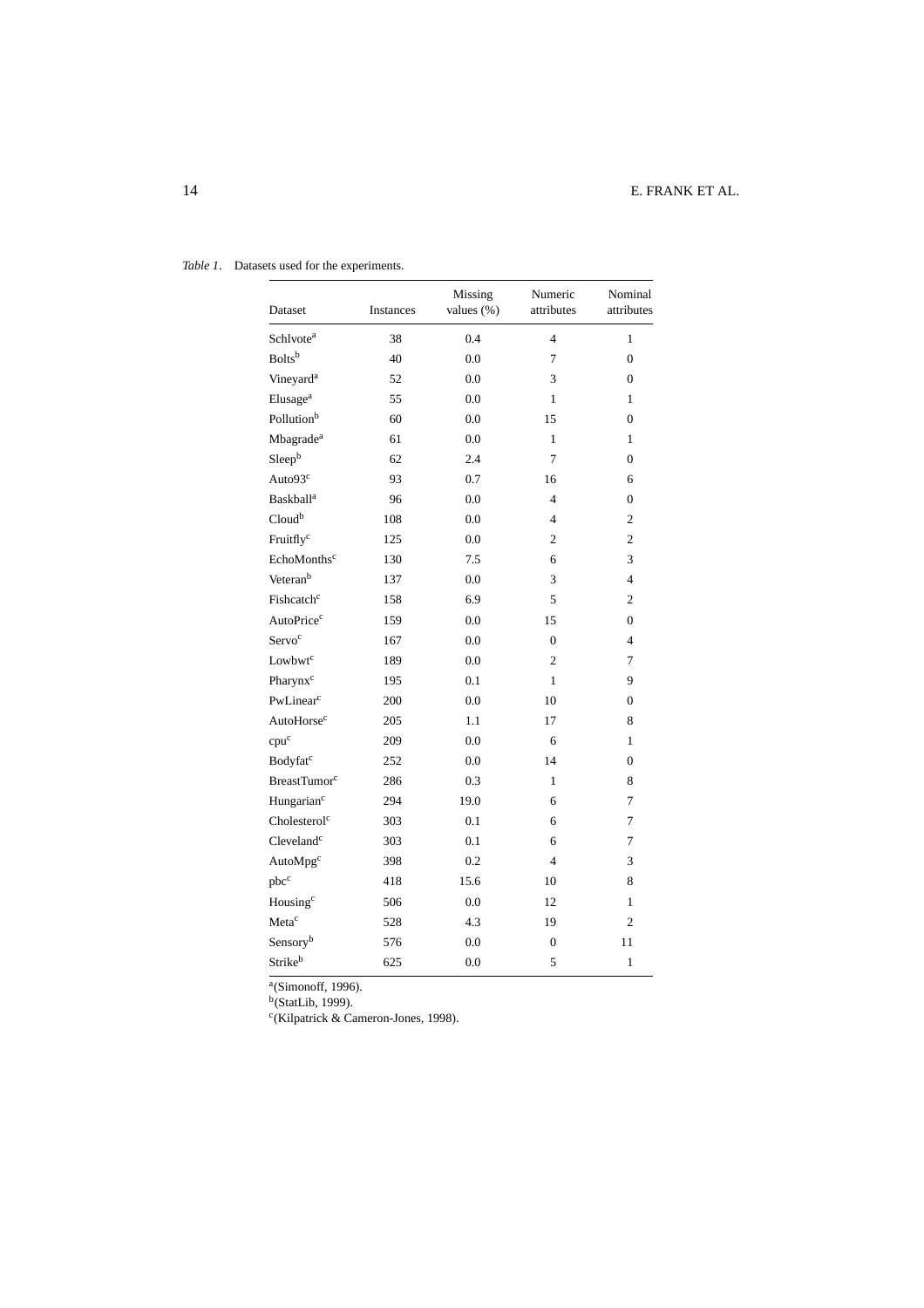| Dataset            | Naive Bayes       | <b>LR</b>                 | <b>LWR</b>                 | M5'               |
|--------------------|-------------------|---------------------------|----------------------------|-------------------|
| Schlyote           | $95.92 + 7.2$     | $114.23 \pm 3.6$ •        | $118.81 \pm 6.6$ •         | $94.00 + 10.2$    |
| <b>Bolts</b>       | $36.27 \pm 2.8$   | $38.62 \pm 1.5$ $\bullet$ | $30.50 \pm 2.3$            | $21.79 \pm 3.1$   |
| Vineyard           | $66.97 \pm 5.1$   | $72.16 \pm 5.6$ $\bullet$ | $64.41 \pm 3.8$            | $72.11 \pm 5.4$ • |
| Elusage            | $52.78 \pm 3.2$   | $53.15 \pm 3.5$           | $55.44 \pm 3.5$ $\bullet$  | $50.48 \pm 3.3$   |
| Pollution          | $83.97 \pm 4.6$   | $71.51 \pm 3.2$           | $71.09 \pm 4.3$            | $73.98 \pm 5.3$   |
| Mbagrade           | $92.35 \pm 3.7$   | $87.15 \pm 4.0$           | $88.10 \pm 4.2$            | $89.23 \pm 5.0$   |
| Sleep              | $80.79 \pm 5.4$   | $88.96 \pm 13.7$          | $77.32 \pm 2.9$            | $71.72 \pm 4.1$   |
| Auto93             | $61.76 \pm 5.5$   | $59.46 \pm 6.1$           | $65.76 \pm 4.3$            | $54.65 \pm 4.2$   |
| Baskball           | $86.53 \pm 2.6$   | $79.84 \pm 1.6$           | $81.78 \pm 1.6$            | $79.84 \pm 1.6$   |
| Cloud              | $52.09 \pm 2.2$   | $38.19 \pm 2.3$           | $41.09 \pm 2.4$            | $38.36 \pm 2.5$   |
| Fruitfly           | $116.42 \pm 2.1$  | $100.49 \pm 0.8$          | $106.98 \pm 1.8$           | $100.00 \pm 0.0$  |
| EchoMonths         | $78.53 \pm 1.5$   | $68.25 \pm 1.4$           | $68.04 \pm 1.1$            | $71.01 \pm 0.7$   |
| Veteran            | $86.32 \pm 3.1$   | $94.02 \pm 3.3$ •         | $97.77 \pm 4.1$ $\bullet$  | $90.53 \pm 2.6$ • |
| Fishcatch          | $31.20 \pm 2.2$   | $27.25 \pm 0.8$           | $22.45 \pm 1.1$            | $16.23 \pm 0.6$   |
| AutoPrice          | $41.56 \pm 1.2$   | $48.37 \pm 2.3$ •         | $40.69 \pm 2.2$            | $39.82 \pm 2.5$   |
| Servo              | $70.40 \pm 2.1$   | $55.26 \pm 1.4$           | $38.81 \pm 1.0$            | $37.92 \pm 3.3$   |
| Lowbwt             | $62.13 \pm 1.0$   | $61.49 \pm 0.7$           | $62.66 \pm 1.1$            | $62.00 \pm 1.0$   |
| Pharynx            | $74.25 \pm 1.6$   | $75.54 \pm 1.5$ •         | $78.49 \pm 2.0$ $\bullet$  | $71.56 \pm 1.4$   |
| PwLinear           | $51.58 \pm 0.7$   | $50.51 \pm 0.8$           | $40.65 \pm 0.5$            | $32.28 \pm 0.4$   |
| AutoHorse          | $37.92 \pm 1.9$   | $29.55 \pm 1.5$           | $24.81 \pm 2.7$ o          | $33.32 \pm 2.0$   |
| cpu                | $33.56 \pm 3.3$   | $43.35 \pm 3.4$ •         | $22.03 + 2.8$              | $21.23 + 2.4$     |
| Bodyfat            | $25.88 \pm 0.7$   | $12.38 \pm 0.7$           | $11.88 \pm 0.8$            | $11.15 \pm 1.0$   |
| <b>BreastTumor</b> | $100.96 \pm 1.2$  | $97.43 \pm 1.2$           | $103.05 \pm 1.2$           | $97.29 \pm 0.6$   |
| Hungarian          | $71.28 \pm 2.0$   | $68.64 \pm 0.6$           | $68.60 \pm 0.9$            | $73.79 \pm 1.5$ • |
| Cholesterol        | $101.73 \pm 1.2$  | $99.78 \pm 1.7$           | $103.89 \pm 1.7$ $\bullet$ | $101.62 \pm 2.1$  |
| Cleveland          | $74.45 \pm 1.5$   | $70.45 \pm 0.7$           | $71.42 \pm 1.1$            | $71.03 \pm 1.0$ o |
| AutoMpg            | $41.85 \pm 0.7$   | $37.98 \pm 0.5$           | $33.28 \pm 0.4$            | $35.67 \pm 0.8$   |
| pbc                | $86.30 \pm 0.9$   | $80.32 \pm 0.6$           | $81.38 \pm 0.8$            | $80.83 \pm 1.5$   |
| Housing            | $60.04 \pm 1.6$   | $52.68 \pm 1.0$           | $39.94 \pm 0.8$            | $39.84 \pm 1.6$   |
| Meta               | $160.49 \pm 17.4$ | $202.18 \pm 11.8$ •       | $160.29 \pm 10.4$          | $150.68 \pm 32.2$ |
| Sensory            | $92.22 \pm 0.9$   | $92.68 \pm 0.5$           | $84.87 \pm 0.5$            | $87.84 \pm 1.4$   |
| Strike             | $160.30 \pm 12.1$ | $85.24 \pm 1.9$           | $85.27 \pm 2.1$            | $84.61 \pm 1.9$   |

*Table 2*. Experimental results: relative root mean squared error, and standard deviation.

mean squared error of more than 100 percent. Because the root mean squared error was to be minimized, the results for naive Bayes were generated by predicting  $\hat{t}_{SE}$  according to Eq. (12). The figures in Table 2 are averages over ten ten-fold cross-validation runs, and standard deviations of the ten are also shown. The same folds were used for each scheme. Results are marked with a "◦" if they show significant improvement over the corresponding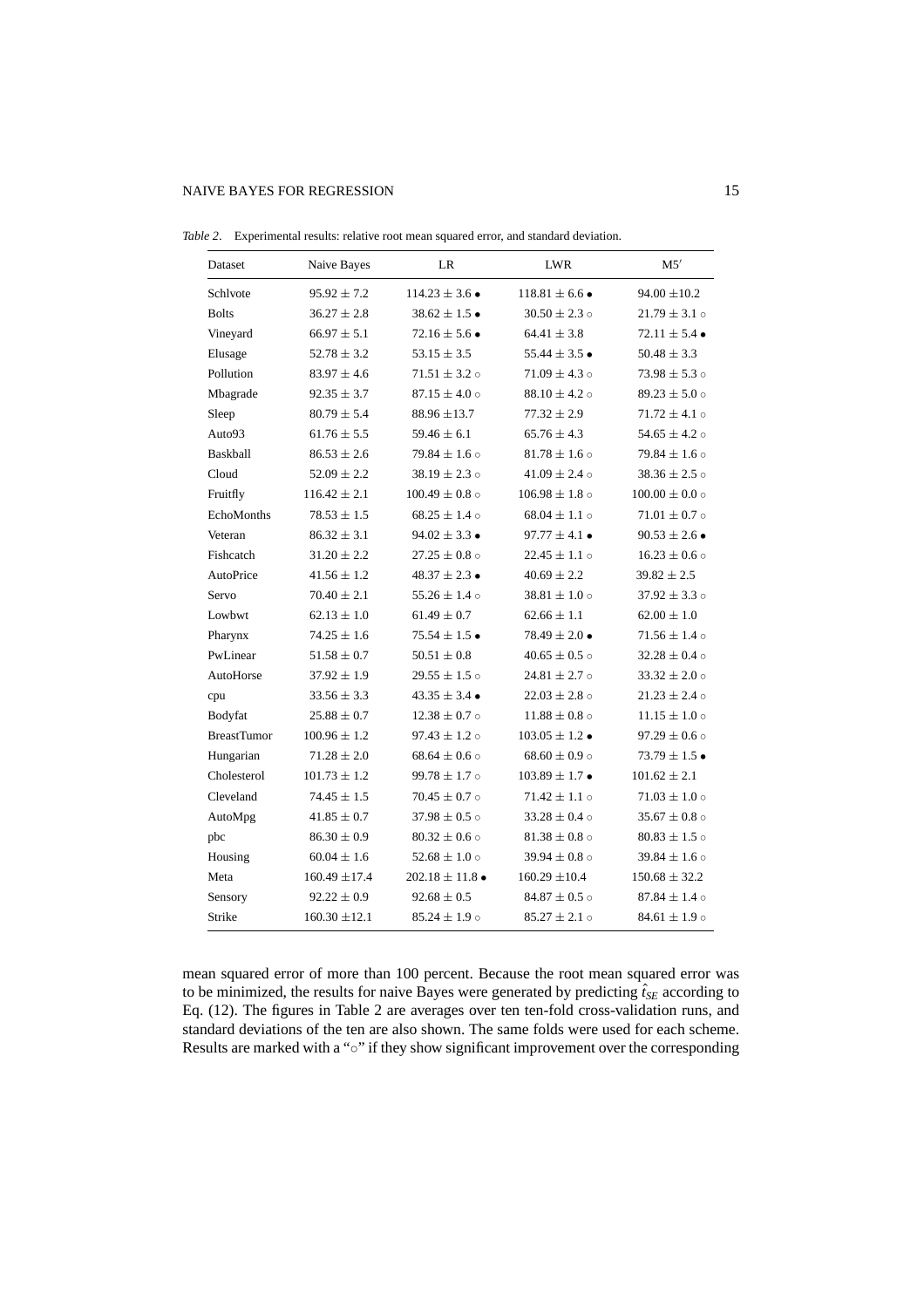*Table 3*. Results of paired *t*-tests ( $p = 0.01$ ) on relative root mean squared error results: number indicates how often method in column significantly outperforms method in row.

|             | Naive Bayes | LR | LWR | M5' |
|-------------|-------------|----|-----|-----|
| Naive Bayes |             | 18 | 20  | 23  |
| LR          | 8           |    | 13  | 15  |
| LWR         | 6           | 10 |     | 15  |
| M5'         | 3           | 4  | 6   |     |

result for naive Bayes, and a "•" if they show significant degradation. Throughout, we speak of results being "significantly different" if the difference is statistically significant at the 1% level according to a paired two-sided *t*-test, each pair of data points consisting of the estimates obtained in one ten-fold cross-validation run for the two learning schemes being compared.

Table 3 summarizes how the different methods compare with each other. Each entry indicates the number of datasets for which the method associated with its column is significantly more accurate than the method associated with its row.

Observe from Table 3 that linear regression outperforms naive Bayes on eighteen datasets (first row, second column), whereas naive Bayes outperforms linear regression on only eight (second row, first column).  $M5'$  dominates even more strongly: it outperforms naive Bayes on twenty-three datasets, and is significantly worse on only three (*hungarian*, *vineyard*, and *veteran*). As mentioned earlier, *hungarian* is actually a classification problem disguised as a regression problem. The finding for LWR is very similar: it outperforms naive Bayes on twenty datasets, and is significantly worse on only six.

These results, and the remaining figures in Table 3, indicate that  $M5'$  and LWR are the methods of choice on datasets of this type, if it is the root mean squared error that is to be minimized. Linear regression is third. However, compared to naive Bayes and LWR, linear regression and M5<sup>'</sup> have the advantage that they produce comprehensible output and are less expensive computationally.

#### *4.2. Results for the mean absolute error*

We now compare the methods with respect to their mean absolute error. As discussed in Section 2, using naive Bayes to predict the median  $\hat{t}_{AE}$  according to Eq. (15) should perform better than using it to predict the mean  $\hat{t}_{SE}$ , at least if the estimated pdf  $\hat{p}(Y, E)$  is sufficiently close to the true pdf. In our experiments we observed that this is not the case: the mean performs significantly better than the median on fifteen datasets, and significantly worse on only seven. This indicates that the mean is more tolerant to inaccurate estimates that occur because of inter-attribute dependencies. For the results presented here, we therefore use the mean instead of the median.

Table 4 summarizes the relative mean absolute error of the four methods. This is their mean absolute error divided by the mean absolute error of the sample mean. Again, Table 5 summarizes the results of the significance tests.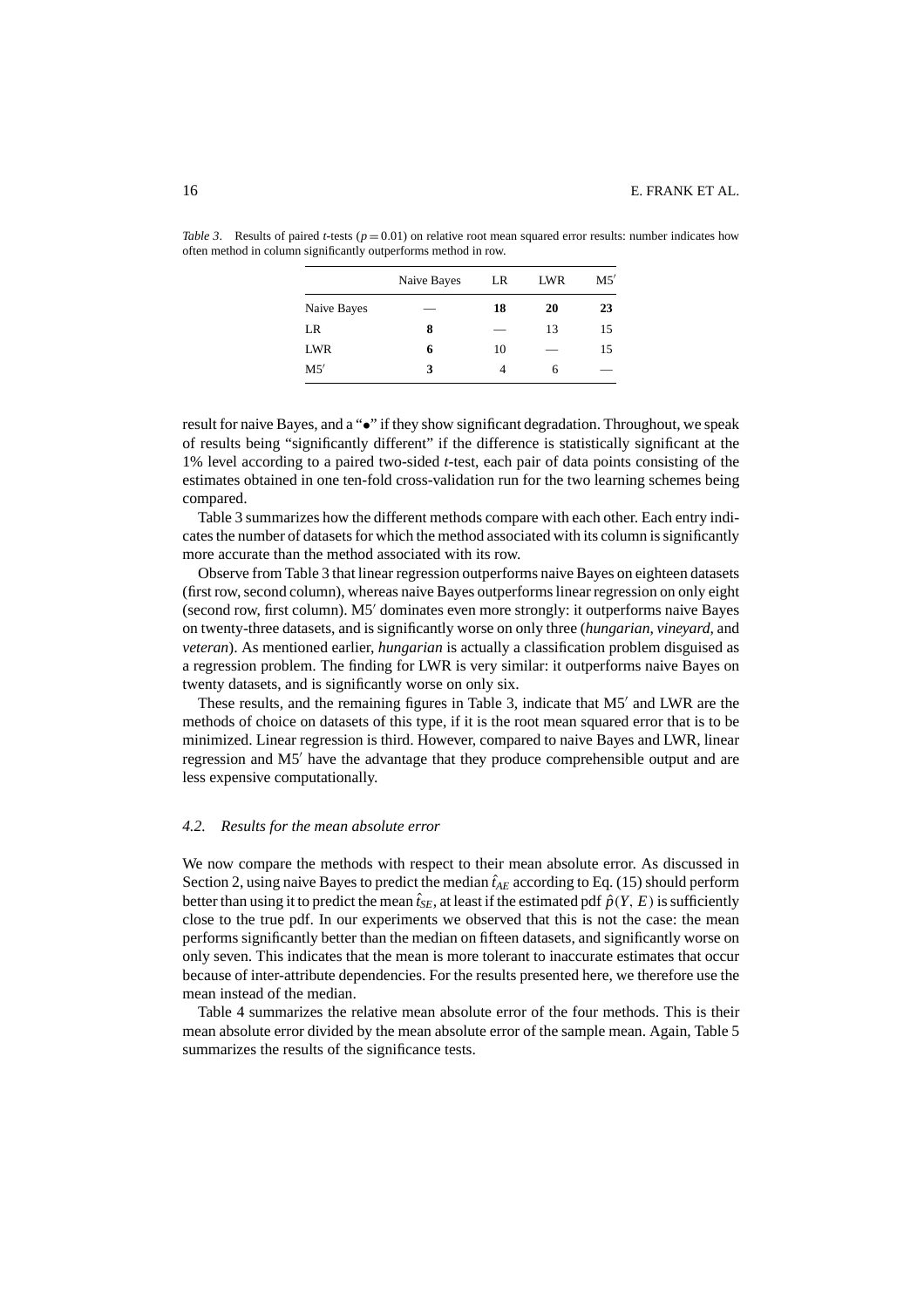| Dataset            | Naive Bayes      | <b>LR</b>                 | LWR                       | M5'                       |
|--------------------|------------------|---------------------------|---------------------------|---------------------------|
| Schlyote           | $90.13 \pm 7.0$  | $112.43 \pm 4.3$ •        | $114.23 \pm 7.1$          | $89.78 \pm 7.4$           |
| <b>Bolts</b>       | $32.27 \pm 2.8$  | $36.29 \pm 1.7$ $\bullet$ | $26.02 \pm 1.7$           | $18.84 \pm 3.4$           |
| Vineyard           | $64.44 \pm 4.3$  | $70.85 \pm 4.6$ $\bullet$ | $63.80 \pm 2.9$           | $70.55 \pm 4.2$ •         |
| Elusage            | $50.66 \pm 2.8$  | $49.45 \pm 2.9$           | $52.67 \pm 2.8$ $\bullet$ | $48.53 \pm 3.7$           |
| Pollution          | $84.29 \pm 4.0$  | $68.50 \pm 3.7$           | $67.99 \pm 3.8$           | $72.07 \pm 5.4$           |
| Mbagrade           | $93.92 \pm 3.7$  | $86.40 \pm 3.8$           | $85.33 \pm 4.2$           | $88.43 \pm 4.8$           |
| Sleep              | $85.59 \pm 7.1$  | $87.94 \pm 8.9$           | $77.93 \pm 4.1 \circ$     | $74.07 \pm 4.3$ o         |
| Auto93             | $57.81 \pm 4.0$  | $57.65 \pm 6.2$           | $63.31 + 3.7$ •           | $51.86 \pm 3.9$ o         |
| Baskball           | $85.16 \pm 2.8$  | $78.88 \pm 1.7$           | $80.85 \pm 1.8$           | $78.88 \pm 1.7$ o         |
| Cloud              | $45.43 \pm 2.0$  | $34.86 \pm 1.7$           | $37.07 \pm 1.8$           | $35.06 \pm 1.8$ $\circ$   |
| Fruitfly           | $116.11 \pm 1.9$ | $100.37 \pm 0.8$          | $107.36 \pm 1.6$          | $100.00 \pm 0.0$          |
| EchoMonths         | $72.34 \pm 1.5$  | $65.42 \pm 1.5$           | $64.30 \pm 1.2$           | $67.95 \pm 0.7$           |
| Veteran            | $76.80 \pm 1.8$  | $89.68 \pm 1.9$ $\bullet$ | $91.00 \pm 2.7$ $\bullet$ | $86.54 \pm 1.4$ •         |
| Fishcatch          | $22.19 \pm 1.3$  | $23.73 \pm 0.6$ •         | $20.19 \pm 0.7$           | $13.49 \pm 0.4$           |
| AutoPrice          | $37.43 \pm 0.7$  | $42.74 \pm 1.7$ $\bullet$ | $35.37 \pm 1.4$           | $33.30 \pm 1.6$           |
| Servo              | $51.61 \pm 0.8$  | $54.83 \pm 0.9$ •         | $34.22 \pm 0.6$           | $27.64 \pm 1.7$           |
| Lowbwt             | $61.38 \pm 0.8$  | $62.47 \pm 0.5$ $\bullet$ | $62.29 \pm 1.2$           | $63.22 \pm 1.0$ $\bullet$ |
| Pharynx            | $68.62 \pm 1.2$  | $71.00 \pm 1.8$ $\bullet$ | $73.59 \pm 1.7$ $\bullet$ | 67.32 $\pm$ 1.1 $\circ$   |
| PwLinear           | $50.51 \pm 0.8$  | $50.53 + 1.0$             | $40.25 \pm 0.7$           | $32.05 \pm 0.5$           |
| AutoHorse          | $28.33 \pm 1.2$  | $24.71 \pm 0.9$           | $17.39 \pm 1.2$           | $29.10 \pm 1.2$           |
| cpu                | $28.11 \pm 2.1$  | $42.67 \pm 1.6$ $\bullet$ | $18.62 \pm 1.4$           | $15.74 \pm 1.3$           |
| Bodyfat            | $21.21 \pm 0.3$  | $7.53 \pm 0.2$            | $6.65 \pm 0.2$            | $5.47 \pm 0.4$            |
| <b>BreastTumor</b> | $104.26 \pm 0.9$ | $99.29 \pm 1.6$           | $106.25 \pm 1.4$ •        | 99.91 $\pm$ 0.6 $\circ$   |
| Hungarian          | $38.08 \pm 0.6$  | 54.47 $\pm$ 0.4 $\bullet$ | $51.80 \pm 0.5$ $\bullet$ | $57.53 \pm 1.3$ •         |
| Cholesterol        | $99.67 \pm 1.0$  | $99.52 \pm 1.6$           | $102.72 \pm 1.2$          | $101.50 \pm 1.7$          |
| Cleveland          | $58.33 \pm 1.1$  | $64.89 \pm 0.5$ $\bullet$ | $64.54 \pm 0.9$ •         | $64.81 \pm 1.0$ $\bullet$ |
| AutoMpg            | $36.95 \pm 0.6$  | $34.68 \pm 0.4$           | $28.85 \pm 0.3$           | $31.16 \pm 0.6$           |
| pbc                | $80.15 \pm 0.8$  | $78.72 \pm 0.5$           | $79.88 \pm 0.6$           | $78.28 \pm 1.3$           |
| Housing            | $56.18 \pm 0.8$  | $51.29 \pm 0.6$           | $39.23 \pm 0.6$           | $37.89 \pm 1.2$           |
| Meta               | $78.44 \pm 3.7$  | $146.42 \pm 4.5$ •        | $104.90 \pm 3.6$ •        | $79.00 \pm 8.5$           |
| Sensory            | $93.33 \pm 0.9$  | $93.92 \pm 0.6$           | $86.10 \pm 0.5$           | $88.78 \pm 1.7$           |
| Strike             | $91.45 \pm 2.3$  | $74.08 \pm 1.2 \circ$     | 69.88 $\pm$ 0.9 $\circ$   | $71.22 \pm 1.1 \circ$     |

*Table 4*. Experimental results: relative mean absolute error, and standard deviation.

Compared to the relative root mean squared error results, Table 5 shows a slightly different picture. Here, naive Bayes performs as well as linear regression: it is significantly more accurate on thirteen datasets, and significantly less accurate on thirteen. This is not as surprising as it might seem. Because the linear regression function is derived by minimizing the root mean squared error on the training data, it fits extreme values in the dataset as closely as possible. However, the mean absolute error is relatively insensitive to extreme deviations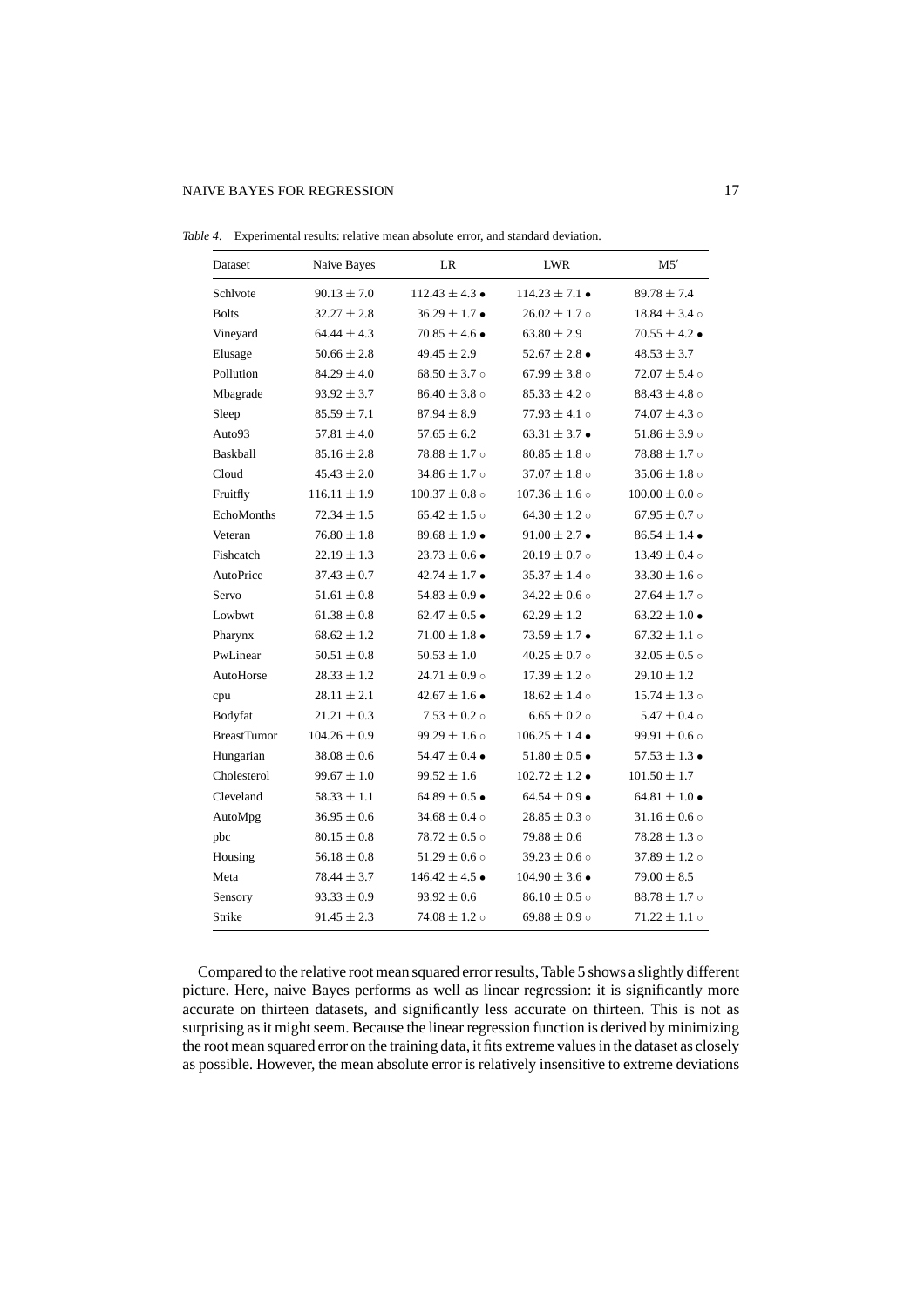*Table 5.* Results of paired *t*-tests ( $p = 0.01$ ) on relative mean absolute error results: number indicates how often method in column significantly outperforms method in row.

|             | Naive Bayes | LR | LWR | M5' |
|-------------|-------------|----|-----|-----|
| Naive Bayes |             | 13 | 19  | 22  |
| LR          | 13          |    | 17  | 16  |
| LWR         | 10          | 9  |     | 19  |
| M5'         |             | 5  | 8   |     |

of the predicted value from the true one. This implies that naive Bayes does not fit extreme values (and outliers) very well, but does a reasonable job on the rest of the data.

The win-loss situation between naive Bayes and LWR is almost unchanged: naive Bayes scores ten significant wins, and LWR nineteen. As in the previous results, M5' outperforms naive Bayes by a wide margin: it performs significantly better on twenty-two datasets and significantly worse on only five. Two of those five are *hungarian* and *cleveland*, the two datasets that represent classification problems disguised as regression problems. These results, and the other figures in Table 5, show that M5' and LWR's superior performance is not restricted to the root mean squared error: they outperform the other methods with respect to the mean absolute error too.

# **5. Comparison with standard naive Bayes**

There remains the possibility that the disappointing performance of naive Bayes for regression on the numeric benchmark datasets is due to a fundamental flaw in our methodology for deriving the naive Bayes models. To test this hypothesis, we compared it to standard naive Bayes for classification applied to (a) a set of benchmark *classification* problems, and (b) the numeric datasets from Section 4. For (a) we need a way to apply naive Bayes for regression to classification problems, and for (b) a way to apply naive Bayes for classification to regression problems. Fortunately, there exist standard procedures for solving these two problems. We first discuss point (a) in the next section, and then proceed to investigate point (b).

#### *5.1. Classification problems*

We used a standard technique for transforming a classification problem with *n* classes into *n* regression problems. Each of the *n* new datasets contains the same number of instances as the original, with the class value set to 1 or 0 depending on whether that instance has the appropriate class or not. In the next step, a naive Bayes model is trained on each of these new *regression* datasets. For a specific instance, the output of one of these models constitutes an approximation to the probability that this instance belongs to the associated class. Because the model is to minimize the squared error of the probability estimates, we let it predict the mean according to Eq. (12). In the testing process, an instance of unknown class is processed by each of the naive Bayes models, the result being an approximation to the probability that it belongs to that class. The class whose naive Bayes model gives the highest value is chosen as the predicted class.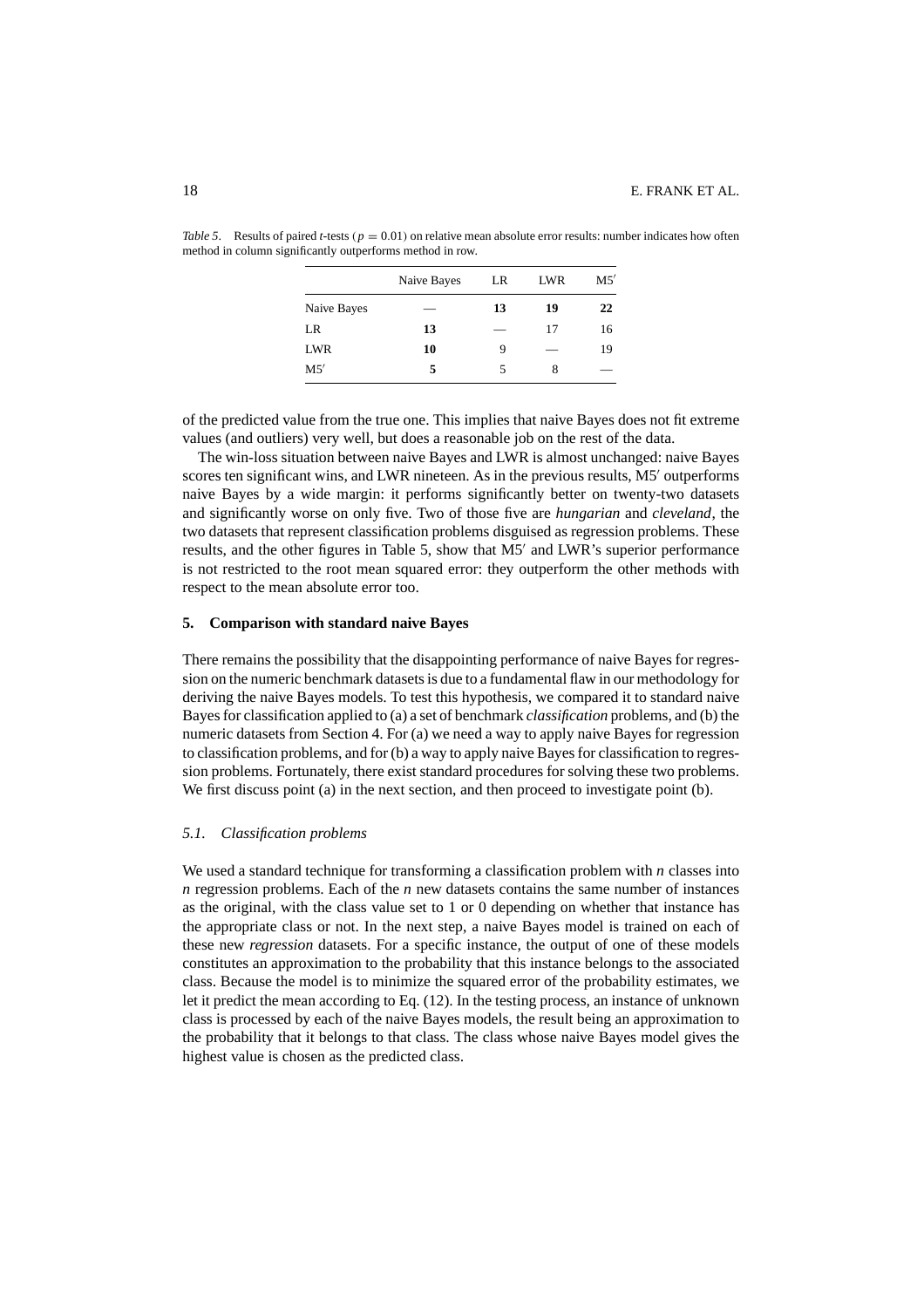| Dataset        | <b>Instances</b> | <b>Classes</b>           | C4.5           | Naive Bayes<br>for regression | Naive Bayes<br>for classification |
|----------------|------------------|--------------------------|----------------|-------------------------------|-----------------------------------|
| Anneal         | 898              | 5                        | $98.7 \pm 0.3$ | $98.1 \pm 0.2$ •              | $95.6 \pm 0.3$ •                  |
| Audiology      | 226              | 24                       | $76.3 \pm 1.4$ | $71.8 \pm 1.4$ •              | $70.7 \pm 1.4$ •                  |
| Australian     | 690              | $\overline{2}$           | $85.5 \pm 0.7$ | $85.2 \pm 0.3$                | $85.9 \pm 0.5$                    |
| Autos          | 205              | 6                        | $80.0 + 2.5$   | $71.9 \pm 1.5$ $\bullet$      | $64.5 \pm 2.1$                    |
| Bhalance-scale | 625              | 3                        | $77.6 \pm 0.9$ | $91.3 \pm 0.3$                | $71.8 \pm 0.5$ $\bullet$          |
| Breast-cancer  | 286              | $\overline{2}$           | $73.2 \pm 1.7$ | $72.5 \pm 0.6$                | $72.6 \pm 0.5$                    |
| Breast-w       | 699              | $\overline{c}$           | $94.9 \pm 0.4$ | $96.7 \pm 0.1$                | $97.1 \pm 0.1$                    |
| <b>Glass</b>   | 163              | $\overline{2}$           | $78.1 \pm 1.8$ | $78.3 \pm 1.0$                | $80.4 \pm 1.5$                    |
| Heart-c        | 303              | $\overline{c}$           | $76.7 + 1.7$   | $83.1 \pm 0.8$                | $83.2 \pm 0.6$                    |
| Heart-h        | 294              | $\overline{c}$           | $79.8 \pm 0.8$ | $83.9 \pm 0.9$                | $84.2 \pm 0.3$                    |
| Heart-statlog  | 270              | $\overline{c}$           | $78.3 \pm 1.9$ | $82.1 \pm 0.4$                | $82.8 \pm 0.7$                    |
| Hepatitis      | 155              | $\overline{c}$           | $79.7 + 1.2$   | $85.0 \pm 0.4$                | $83.7 \pm 0.5$                    |
| Horse-colic    | 368              | $\overline{c}$           | $85.4 \pm 0.3$ | $78.7 \pm 0.6 \bullet$        | $79.7 \pm 0.6 \bullet$            |
| Ionosphere     | 351              | $\overline{2}$           | $89.4 \pm 1.3$ | $90.7 \pm 0.4$                | $89.2 \pm 0.6$                    |
| <b>Iris</b>    | 150              | 3                        | $94.4 \pm 0.6$ | $96.0 \pm 0.3$                | $92.9 \pm 1.0$ $\bullet$          |
| Iabor          | 57               | $\overline{2}$           | $77.2 + 4.1$   | $92.3 + 2.2$                  | $89.0 \pm 1.7$                    |
| lymphography   | 148              | $\overline{\mathcal{L}}$ | $75.8 \pm 2.9$ | $80.3 \pm 0.8$                | $84.6 \pm 1.3$                    |
| Pima-indians   | 768              | $\overline{c}$           | $74.5 + 1.4$   | $75.3 \pm 0.5$                | $75.1 \pm 0.6$                    |
| Primary-tumor  | 339              | 21                       | $41.8 \pm 1.0$ | $47.8 \pm 0.9$                | $48.7 \pm 1.3$                    |
| Sonar          | 208              | $\overline{2}$           | $75.0 \pm 3.0$ | $76.5 \pm 0.8$                | $76.5 \pm 1.3$                    |
| Soybean        | 683              | 19                       | $91.5 \pm 0.6$ | $92.5 \pm 0.6$                | $92.7 \pm 0.2$                    |
| Vote           | 435              | $\overline{2}$           | $96.3 \pm 0.6$ | $90.2 \pm 0.2$ •              | $90.2 \pm 0.1$                    |
| Zoo            | 101              | $\overline{7}$           | $91.1 \pm 1.2$ | $91.5 \pm 1.4$                | $92.9 \pm 1.6$                    |

*Table 6*. Experimental results: percentage of correct classifications, and standard deviation.

Table 6 shows error rates for twenty-three UCI datasets (Blake, Keogh, & Merz, 1998) that represent classification problems.6 As before, these error rates were estimated using ten ten-fold cross-validation runs. As well as naive Bayes for regression, we also ran the state-of-the-art decision tree learner C4.5 Revision 8 (Quinlan, 1993) with default parameter settings and the standard naive Bayes procedure for classification on these datasets. Our implementation of naive Bayes for classification discretizes numeric attributes using Fayyad and Irani's (1993) method, ignores missing values, and employs the Laplace estimator to avoid zero counts (Domingos & Pazzani, 1997).

The results in Table 6 show that C4.5 performs significantly better than naive Bayes for regression on five datasets, and significantly worse on eleven. Compared to naive Bayes for classification it performs significantly better on seven datasets, and worse on nine. These results show that naive Bayes for regression applied to classification problems performs comparably, or even slightly better than the standard approach to naive Bayes for classification.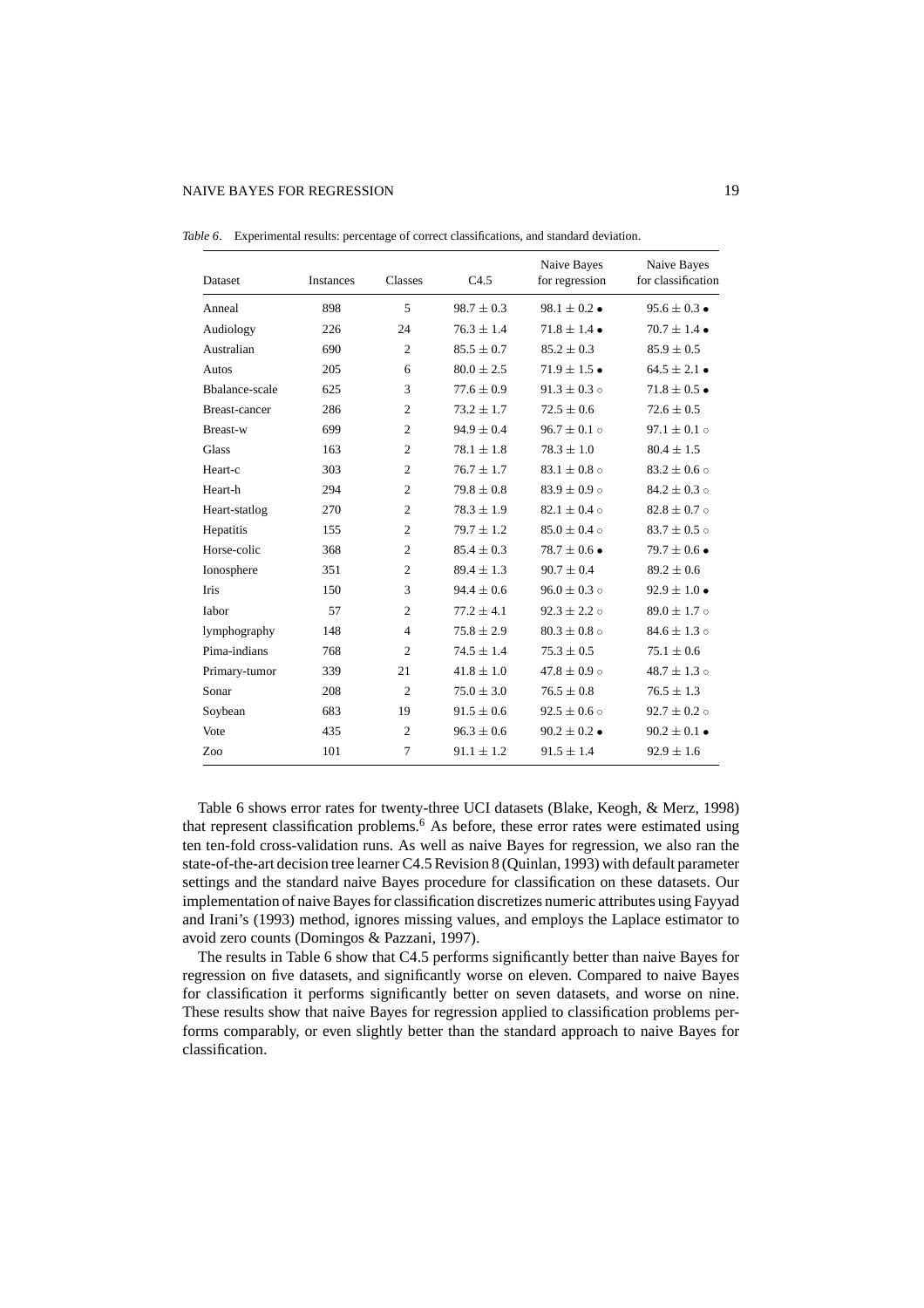#### *5.2. Regression problems*

We now turn to a comparison of naive Bayes for regression and standard naive Bayes for classification on the set of benchmark regression problems from Section 4. In order to apply naive Bayes for classification to those datasets, they have to be transformed into classification problems. We do this using the regression-by-discretization strategy applied by Kononenko (1998). In other words, we discretize the target value into a set of intervals, and apply naive Bayes for classification to the discretized data. For prediction, the intervals' mean values are weighted according to the class probabilities output by the naive Bayes model. However, instead of Kononenko's *ad hoc* method for discretizing the target value, our implementation finds the best equal-width discretization by performing ten-fold crossvalidation on the training data, and choosing the number of intervals with minimum root mean squared error.

Table 7 shows that both naive Bayes for regression and the discretization approach perform worse than  $M5'$  with respect to the relative root mean squared error.  $M5'$  performs significantly better than naive Bayes for regression on twenty-three datasets, and significantly worse on three. Compared to naive Bayes for classification M5' performs significantly better on twenty-three datasets, and worse on four.

This result and the findings from the previous section suggest that there is no fundamental flaw in our methodology. They support our conjecture that it is indeed impossible to apply naive Bayes as successfully to standard regression problems as to classification tasks.

# **6. Isolating the independence assumption**

In order to test if the independence assumption is the main reason for the relatively poor performance of naive Bayes for regression, we designed an experiment to isolate its influence on the results. To this end, we created a version of the model tree inducer M5', which assumes that the attributes contribute independently to the prediction. More specifically, if there are *m* attributes, we generate *m* datasets, each consisting of one of the attributes and the class, and build *m* model trees from them—each of the trees basing its prediction on just one attribute. Assuming that the attributes contribute independently to the final prediction equates to taking a weighted average of these individual model trees, and using it for prediction.

The naive approach is to use a straight, unweighted average. However, the predictive performance of the combined trees can be dramatically improved by weighting their predictions according to their performance on the training data—otherwise, adding non-informative attributes has a strongly detrimental effect. In our experiments, we obtained best results by weighting according to the relative root mean squared error. More specifically, if  $m_i$  is the prediction of the model tree for attribute *i*, and *RRMSi* is the tree's root relative mean squared error on the training data, then the final prediction *m* is

$$
m = \frac{\sum_{i} (100 - R RMS_i) * m_i}{\sum_{i} 100 - R RMS_i}.
$$
\n(18)

In the following, we will call this prediction method M5'Independent. Of course, more sophisticated weighting schemes might produce better results. However, we are only interested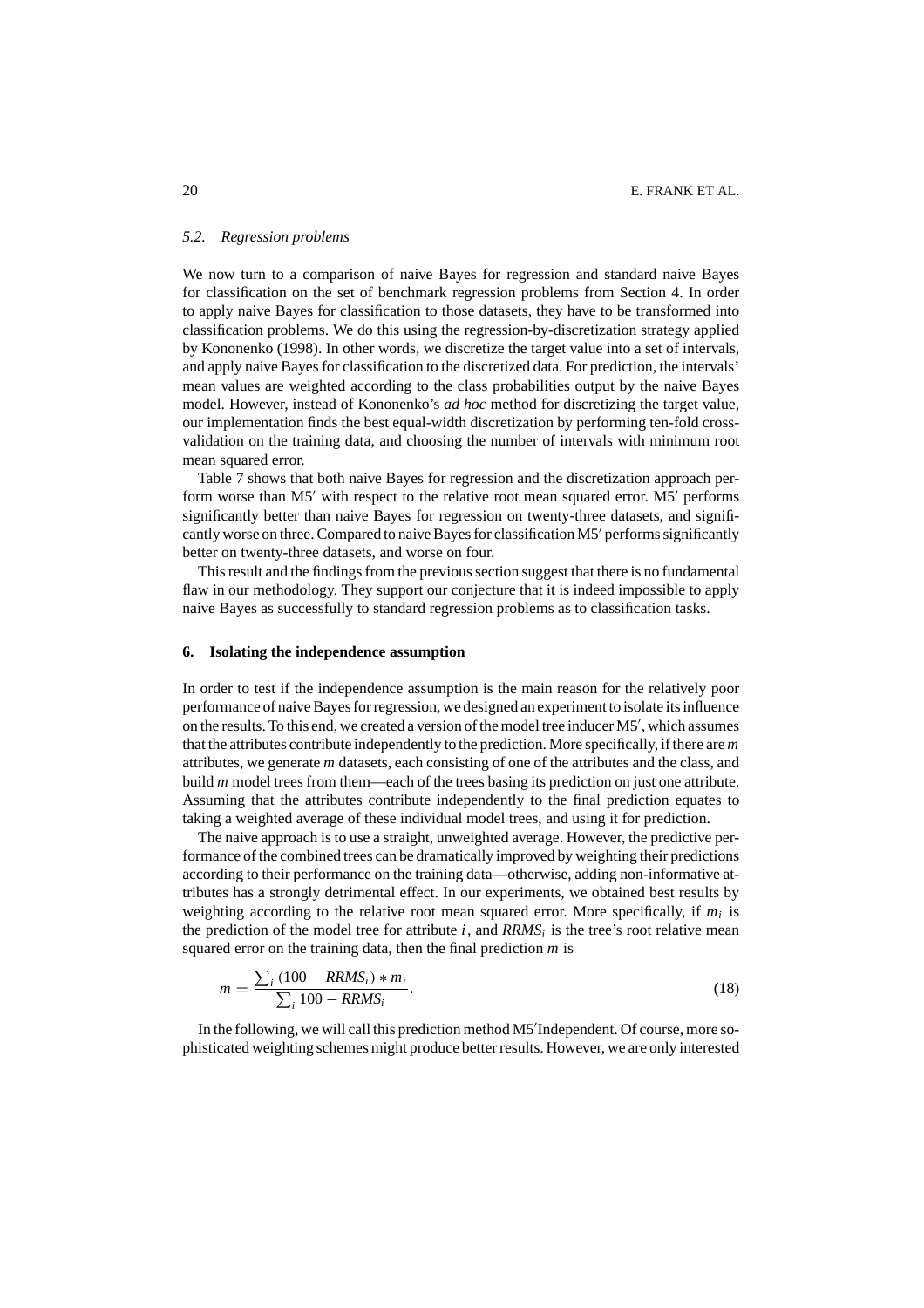| Dataset            | M5'               | Naive Bayes<br>for regression | Naive Bayes<br>for classification |
|--------------------|-------------------|-------------------------------|-----------------------------------|
| Schlyote           | $94.00 \pm 10.2$  | $95.92 \pm 7.2$               | $104.71 \pm 6.2$                  |
| <b>Bolts</b>       | $21.79 \pm 3.1$   | $36.27 + 2.8$                 | $38.55 + 4.5$ •                   |
| Vineyard           | $72.11 \pm 5.4$   | $66.97 \pm 5.1$               | $60.47 \pm 5.0$                   |
| Elusage            | $50.48 \pm 3.3$   | $52.78 + 3.2$                 | $54.89 \pm 3.5$ •                 |
| Pollution          | $73.98 \pm 5.3$   | $83.97 \pm 4.6$ $\bullet$     | $92.45 \pm 4.5$ $\bullet$         |
| Mbagrade           | $89.23 \pm 5.0$   | $92.35 \pm 3.7$ $\bullet$     | $95.78 \pm 1.1$ $\bullet$         |
| Sleep              | $71.72 \pm 4.1$   | $80.79 \pm 5.4$ •             | $77.20 \pm 3.2$                   |
| Auto93             | $54.65 \pm 4.2$   | $61.76 \pm 5.5$ $\bullet$     | $69.07 \pm 5.9$ •                 |
| <b>Baskball</b>    | $79.84 \pm 1.6$   | $86.53 + 2.6$                 | $98.32 \pm 2.6$ •                 |
| Cloud              | $38.36 \pm 2.5$   | $52.09 \pm 2.2$ $\bullet$     | $64.71 \pm 6.0$ •                 |
| Fruitfly           | $100.00 \pm 0.0$  | $116.42 \pm 2.1$              | $102.45 \pm 0.6$ $\bullet$        |
| EchoMonths         | $71.01 \pm 0.7$   | $78.53 \pm 1.5$ •             | $67.51 \pm 1.2$                   |
| Veteran            | $90.53 \pm 2.6$   | $86.32 \pm 3.1$               | $102.25 \pm 3.5$ •                |
| Fishcatch          | $16.23 \pm 0.6$   | $31.20 \pm 2.2$               | $41.35 \pm 2.6$ $\bullet$         |
| AutoPrice          | $39.82 \pm 2.5$   | $41.56 \pm 1.2$               | $40.05 \pm 1.6$                   |
| Servo              | $37.92 \pm 3.3$   | $70.40 \pm 2.1$               | $53.35 \pm 1.7$                   |
| Lowbwt             | $62.00 \pm 1.0$   | $62.13 \pm 1.0$               | $63.23 \pm 1.1$                   |
| Pharynx            | $71.56 \pm 1.4$   | $74.25 \pm 1.6$ $\bullet$     | $75.63 \pm 1.4$ •                 |
| PwLinear           | $32.28 \pm 0.4$   | $51.58 \pm 0.7$ $\bullet$     | $69.03 \pm 1.0$ •                 |
| AutoHorse          | $33.32 \pm 2.0$   | $37.92 \pm 1.9$ $\bullet$     | $40.27 \pm 2.1$ $\bullet$         |
| cpu                | $21.23 + 2.4$     | $33.56 \pm 3.3$ •             | $71.06 \pm 10.7$                  |
| Bodyfat            | $11.15 \pm 1.0$   | $25.88 \pm 0.7$ $\bullet$     | $56.64 + 2.2$                     |
| <b>BreastTumor</b> | $97.29 \pm 0.6$   | $100.96 \pm 1.2$ •            | $96.45 \pm 0.7$                   |
| Hungarian          | $73.79 \pm 1.5$   | $71.28 \pm 2.0$               | $70.63 \pm 1.8$                   |
| Cholesterol        | $101.62 \pm 2.1$  | $101.73 \pm 1.2$              | $100.30 \pm 1.0$                  |
| Cleveland          | $71.03 \pm 1.0$   | $74.45 \pm 1.5$ $\bullet$     | $70.49 \pm 0.9$                   |
| AutoMpg            | $35.67 \pm 0.8$   | $41.85 \pm 0.7$ •             | $47.42 \pm 0.6$ $\bullet$         |
| pbc                | $80.83 \pm 1.5$   | $86.30 \pm 0.9$ •             | $85.68 \pm 0.9$ •                 |
| Housing            | $39.84 \pm 1.6$   | $60.04 \pm 1.6$ $\bullet$     | $59.08 \pm 1.8$ •                 |
| Meta               | $150.68 \pm 32.2$ | $160.49 \pm 17.4$             | $111.98 \pm 3.6$                  |
| Sensory            | $87.84 \pm 1.4$   | $92.22 \pm 0.9$               | $90.65 \pm 0.6$ $\bullet$         |
| Strike             | $84.61 \pm 1.9$   | $160.30 \pm 12.1$ •           | $88.20 \pm 0.8$ •                 |

*Table 7*. Experimental results: relative root mean squared error, and standard deviation.

in the relative performance of M5'Independent when compared to M5', and, hence, this scheme is sufficient for our purpose.

Our goal is provide further evidence for our claim that the independence assumption of naive Bayes for regression is the reason for its comparably high prediction error. To this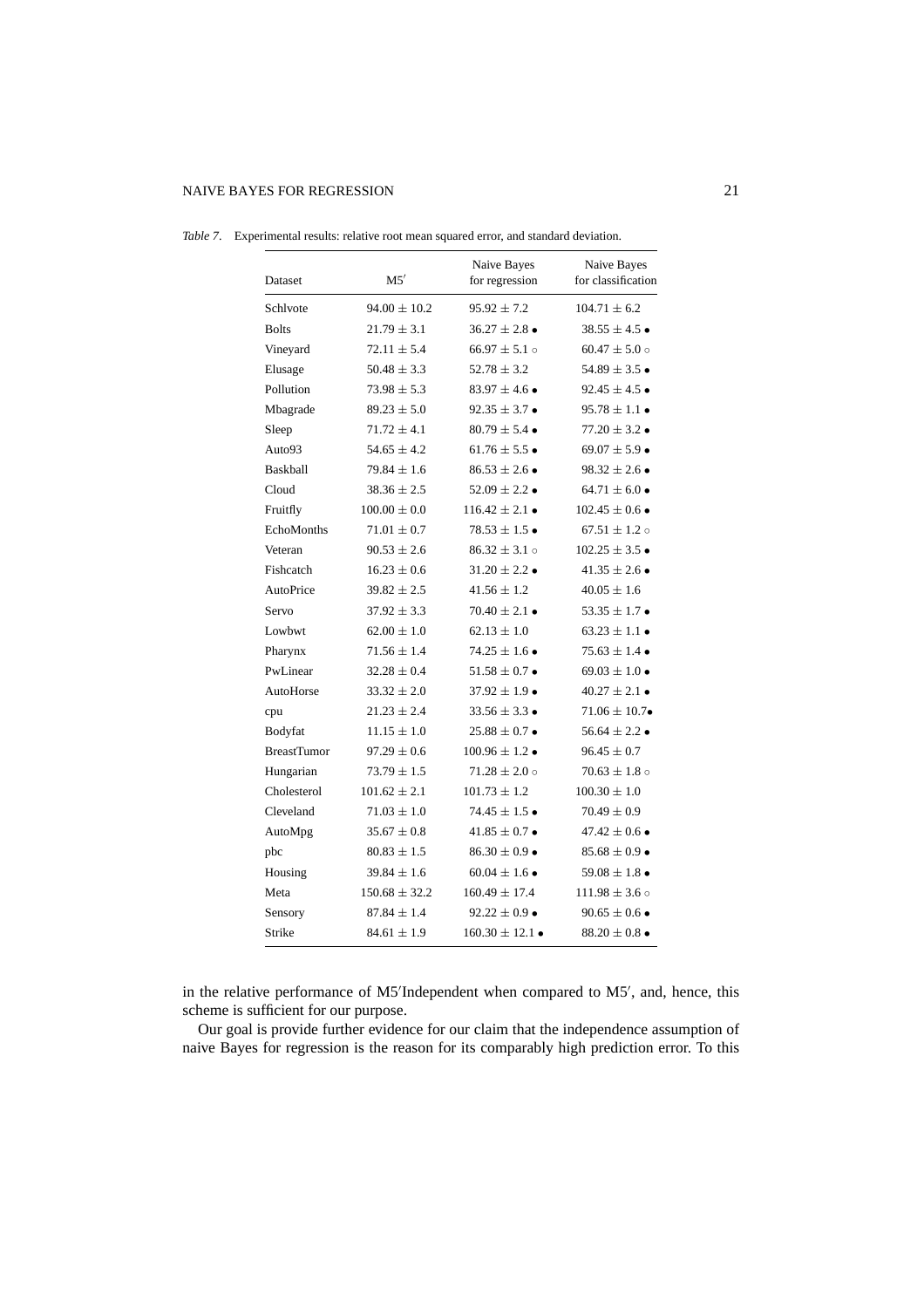

Figure 3. Comparing the difference in relative root mean squared error between M5' and M5'Independent, and M5<sup>'</sup> and naive Bayes, on the 26 practical datasets for which none of the three methods had greater than 100% relative root mean squared error.

end, we compare the difference in performance between M5'Independent and M5' to the difference in performance between naive Bayes for regression and M5'. If the former is predictive of the latter we have evidence that the independence assumption is indeed the culprit, because the difference between M5<sup>'</sup>Independent and M5<sup>'</sup> is that the former cannot exploit attribute dependencies when generating its predictions.

Figure 3 shows the difference in relative root mean squared error for the two combinations. As in Section 4, ten ten-fold cross-validation runs were used to estimate the error. One point corresponds to one of twenty six datasets from Table 1. We did not include those datasets from Table 1 for which any of the three learning schemes involved had greater than 100% relative root mean squared error (schlvote, fruitfly, breastTumor, cholesterol, meta, strike) because in those cases it is obvious that our particular implementation of the learning algorithm overfits the data, and we wanted to prevent implementation issues from obfuscating the effect of the independence assumption.

Figure 3 also shows the result of a linear regression on the datapoints. The correlation coefficient for the data is 0.77. Assuming that both performance differences are normally distributed, this correlation is statistically significant at the 0.0001-level, providing strong evidence that there is a linear relationship between them, and that the independence assumption is indeed responsible for the large performance difference between M5<sup>'</sup> and naive Bayes for regression.

# **7. Conclusions**

This paper has shown how naive Bayes can be applied to regression problems by modeling the distribution of the target value using kernel density estimators. As discussed in the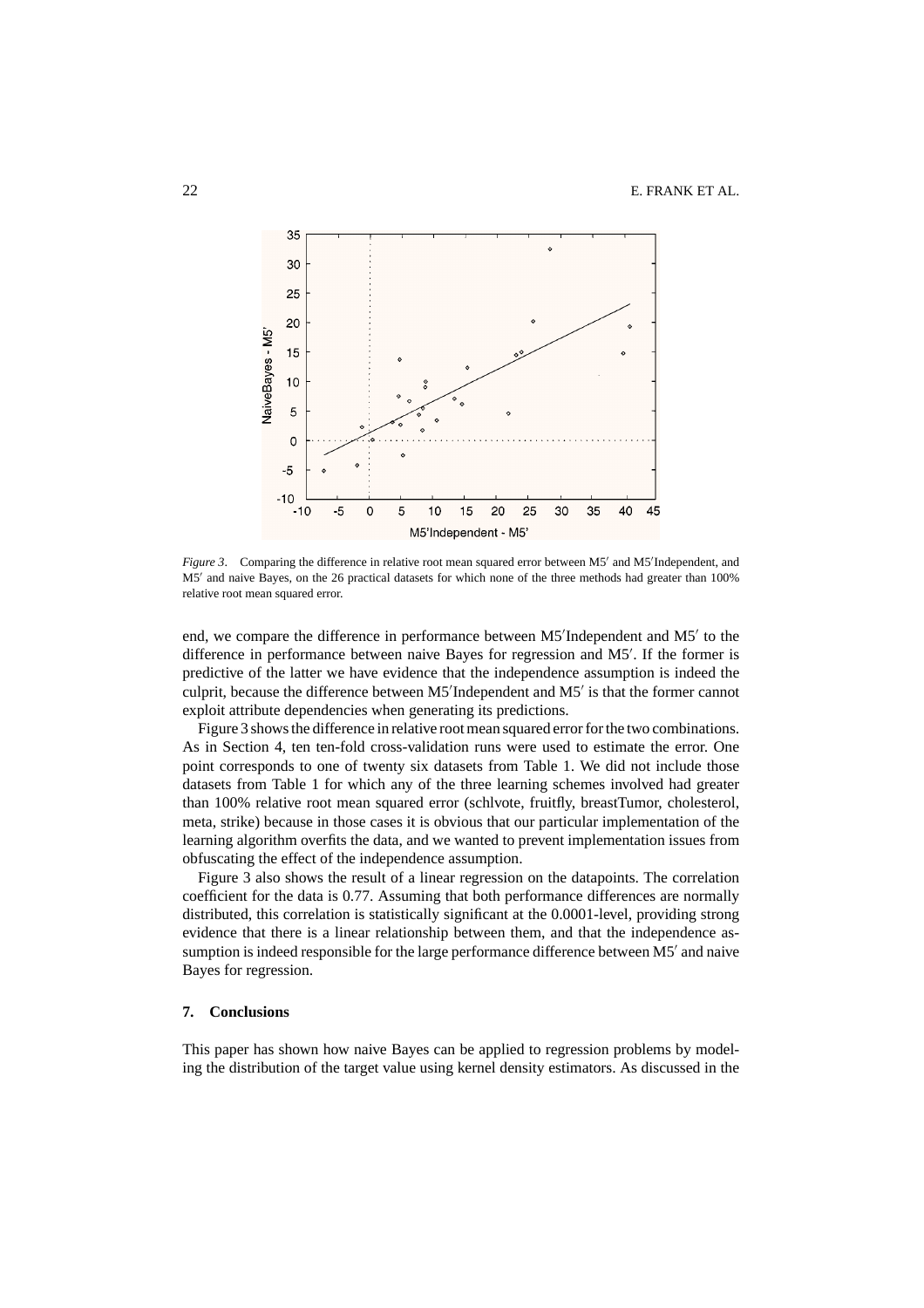#### NAIVE BAYES FOR REGRESSION 23

introduction, previous work suggests that the remarkable performance of naive Bayes for standard classification problems may not translate into the regression context. Our experimental results confirm this hypothesis. On a set of standard datasets, naive Bayes performs comparably to linear regression with respect to the absolute error of the predictions, but worse with respect to the squared error, and almost uniformly worse than locally weighted linear regression and the model tree algorithm M5'. This is the case even though our implementations of the latter three methods use a rather crude technique for dealing with missing values.

We also show that standard naive Bayes applied to regression problems by discretizing the target value performs similarly badly. In conjunction with our experimental results that isolate the independence assumption as the culprit for naive Bayes' poor performance, this finding leads us to conclude that naive Bayes should only be applied to regression problems when the independence assumption holds.

# **Acknowledgments**

Many thanks to the anonymous reviewers whose comments greatly improved this paper. The lowbwt data set is originally from Appendix 1 of Hosmer, D.W. and Lemeshow, S. (1989), Applied Logistic Regression, John Wiley and Sons, New York. The breast-cancer, lymphography, and primary-tumor data originates from the University Medical Center, Institute of Oncology, Ljubljana, Yugoslavia. Thanks go to M. Zwitter and M. Soklic for providing the data. The heart-disease datasets are originally from Andras Janosi, M.D., from the Hungarian Institute of Cardiology, Budapest; William Steinbrunn, M.D., from the University Hospital, Zurich, Switzerland; Matthias Pfisterer, M.D., from the University Hospital, Basel, Switzerland; and Robert Detrano, M.D., Ph.D., from the V.A. Medical Center, Long Beach and Cleveland Clinic Foundation.

# **Notes**

- 1. Note, however, that in the case of a nearly symmetric bimodal distribution, the position of the mode could be more sensitive to a small distribution change than the position of the mean. Fortunately in a classification task, if the true distribution is similarly balanced, the choice between the two is of little relevance to the true error rate.
- 2. This is a rather crude technique for dealing with missing values. However, it does not impact on any of the conclusions drawn in this paper. The artificial dataset from this section does not contain any missing values.
- 3. All the datasets can be obtained from the authors upon request.
- 4. Of these, the auto93, fishcatch, and fruitfly datasets are from the Journal of Statistics Education Data Archive ([gopher://jse.stat.ncsu.edu]), the bodyfat dataset from the StatLib repository (StatLib, 1999), and the pbc, pharynx, and lowbwt datasets from a dataset collection at the University of Massachusetts Amherst ([http://wwwunix.oit.umass.edu/∼statdata]). The remaining datasets are from the UCI repository (Blake, Keogh, & Merz, 1998).
- 5. Simonoff's datasets can also be found at the StatLib repository.
- 6. Following Holte (1993), the *glass* dataset has classes 1 and 3 combined and classes 4 to 7 deleted, and the *horse-colic* dataset has attributes 3, 25, 26, 27, 28 deleted with attribute 24 being used as the class. We also deleted all identifier attributes from the datasets.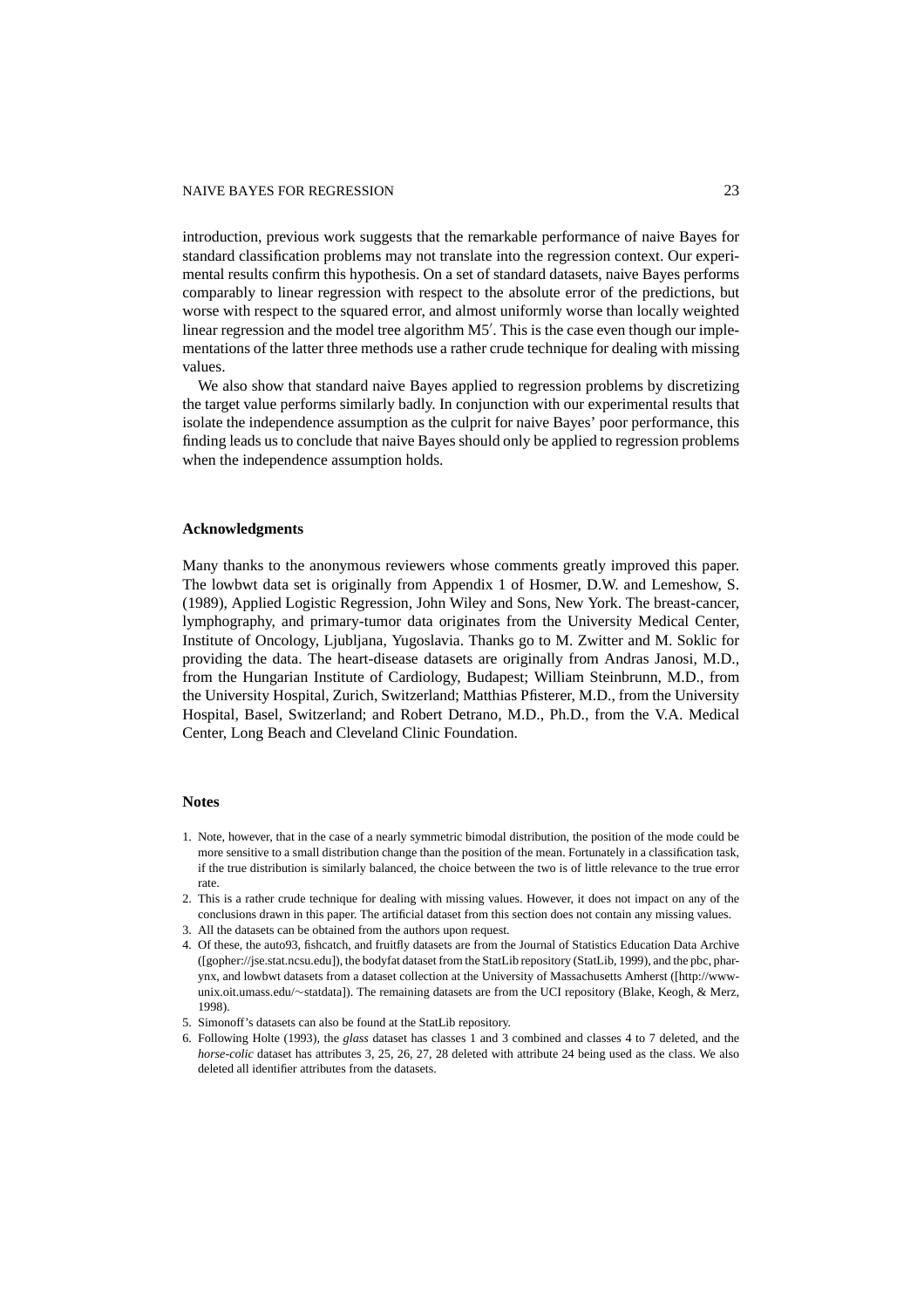#### **References**

- Akaike, H. (1973). Information theory and an extension of the maximum likelihood principle. In *Proceedings of the 2nd International Symposium on Information Theory* (pp. 267–281). Budapest: Akadémiai Kiadó.
- Atkeson, C. G., Moore, A. W., & Schaal, S. (1997). Locally weighted learning. *Artificial Intelligence Review*, *11*, 11–73.
- Blake, C., Keogh, E., & Merz, C. J. (1998). UCI repository of machine learning data-bases. Irvine, CA: University of California, Department of Information and Computer Science. [http://www.ics.uci.edu/∼mlearn/ MLRepository.html].
- Cestnik, B. (1990). Estimating probabilities: A crucial task in machine learning. In *Proceedings of the 9th European Conference on Artificial Intelligence*, Stockholm, Sweden (pp. 147–149). London: Pitman.
- Clark, P. & Niblett, T. (1989). The CN2 Induction Algorithm. *Machine Learning*, *3*(4), 261–283.
- Domingos, P. & Pazzani, M. (1997). On the optimality of the simple Bayesian classifier under zero-one loss. In *Machine Learning*, *29*(2/3), 103–130.

Duda, R. & Hart, P. (1973). *Pattern classification and scene analysis*. New York: Wiley.

- Fayyad, U. M. & Irani, K. B. (1993). Multi-interval discretization of continuous-valued attributes for classification learning. In *Proceedings of the 13th International Joint Conference on Artificial Intelligence*, Chambery, France (pp. 1022–1027). San Mateo, CA: Morgan Kaufmann.
- Frank, E., Wang, Y., Inglis, S., Holmes, G., & Witten, I. H. (1998). Using model trees for classification. *Machine Learning*, *32*(1), 63–76.
- Friedman, J. (1997). On bias, variance, 0/1-loss, and the curse-of-dimensionality. *Data Mining and Knowledge Discovery*, *1*, 55–77.
- Friedman, N., Geiger, D., & Goldszmidt, M. (1997). Bayesian network classifiers. *Machine Learning*, *29*(2/3), 131–163.
- Ghahramani, Z. & Jordan, M. I. (1994). Supervised learning from incomplete data via an EM approach. In *Advances in neural information processing systems* 6 (pp. 120–127). San Mateo, CA: Morgan Kaufmann.
- Holte, R. C. (1993). Very simple classification rules perform well on most commonly used datasets. *Machine Learning*, 11, 63–91.
- John, G. H. & Kohavi, R. (1997). Wrappers for feature subset selection. *Artificial Intelligence*, *97*(1/2), 273–324.
- John, G. H. & Langley P. (1995). Estimating continuous distributions in Bayesian Classifiers. *Proceedings of the 11th Conference on Uncertainty in Artificial Intelligence*, Montreal, Quebec (pp. 338–345). San Mateo, CA: Morgan Kaufmann.
- Kasif, S., Salzberg, S., Waltz, D., Rachlin, J., & Aha, D. W. (1998). A probabilistic framework for memory-based reasoning. *Artificial Intelligence*, *104*(1/2), 297–312.
- Kilpatrick, D. & Cameron-Jones, M. (1998). Numeric prediction using instance-based learning with encoding length selection. In *Progress in Connectionist-Based Information Systems*, Dunedin, New Zealand (pp. 984– 987). Singapore: Springer-Verlag.
- Kononenko, I. (1991). Semi-naive Bayesian classifier. In *Proceedings of the 6th European Working Session on Learning*, Porto, Portugal (pp. 206–219). Berlin: Springer-Verlag.
- Kononenko, I. (1998). Personal Communication.
- Langley, P., Iba, W., & Thompson, K. (1992). An analysis of Bayesian classifiers. In *Proceedings of the 10th National Conference on Artificial Intelligence*, San Jose, CA (pp. 223–228). Menlo Park, CA: AAAI Press.
- Langley, P. (1993). Induction of recursive Bayesian classifiers. In *Proceedings of the 8th European Conference on Machine Learning*, Vienna, Austria (pp. 153–164). Berlin: Springer-Verlag.
- Langley, P. & Sage, S. (1994). Induction of selective Bayesian classifiers, In *Proceedings of the 10th Conference on Uncertainty in Artificial Intelligence*, Seattle, WA (pp. 399–406). San Mateo, CA: Morgan Kaufmann.
- Lehmann, E. L. (1983). *Theory of point estimation*. New York: Wiley.
- Pazzani, M. (1996). Searching for dependencies in Bayesian classifiers. In *Learning from data: Artificial intelligence and statistics V* (pp. 343–348). New York: Springer-Verlag.
- Quinlan, J. R. (1992). Learning with continuous classes. In *Proceedings of the 5th Australian Joint Conference on Artificial Intelligence*, Hobart, Australia (pp. 343–348). Singapore: World Scientific.
- Quinlan, J. R. (1993). *C4.5: Programs for machine learning*. San Mateo, CA: Morgan Kaufmann.